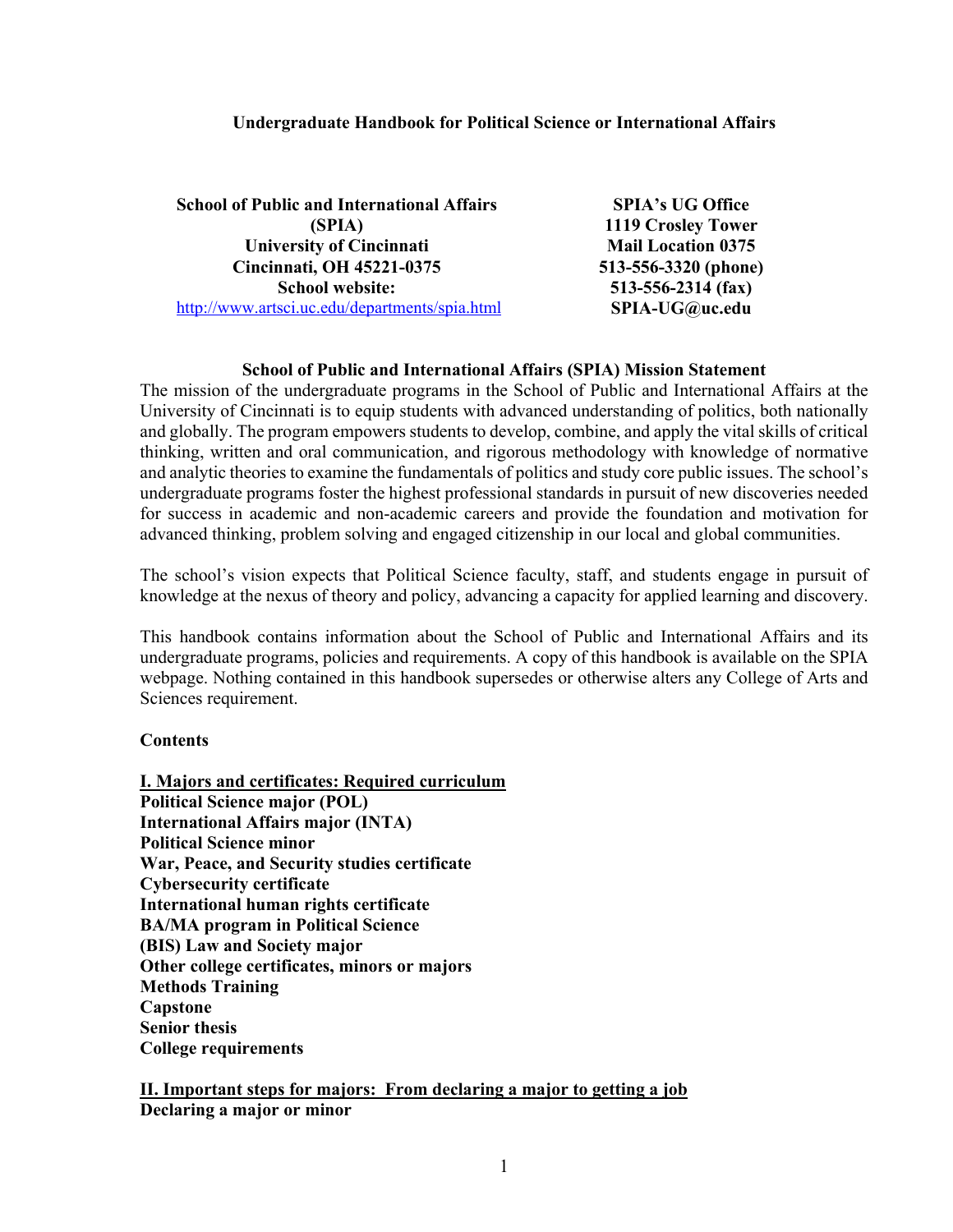**Signing up for a certificate Transferring to UC or changing majors Staying in touch through the school Advising Checking your Degree Audit Choosing courses: Course numbers and course load Coursework in Semester Conversion Individualized Advising Plans (IAPs) Registering for courses Evaluating courses Graduating Becoming a SPIA Alumnus Going to law school or into other legal fields Going to graduate school Getting a job**

**III. Honors, awards, and grants School Honors School High Honors Pi Sigma Alpha Political Science Honor Society Charles Phelps Taft Undergraduate Senior Research Fellowship Taft Undergraduate Enrichment Awards UC International Student Grants Other UC honors Phi Beta Kappa National grants, scholarships or fellowships College and university awards**

**IV. Student organizations Political Science Students Association (PSSA) Model United Nations team Mock Trial Team Phi Alpha Delta Student government and other student organizations**

**V. Experiential Learning Internships Washington Center Model United Nations Team Mock Trial Team Model APEC Study Abroad Institute for Policy Research Individual Work**

**VI. Faculty Faculty research and teaching SPIA Director Undergraduate Director**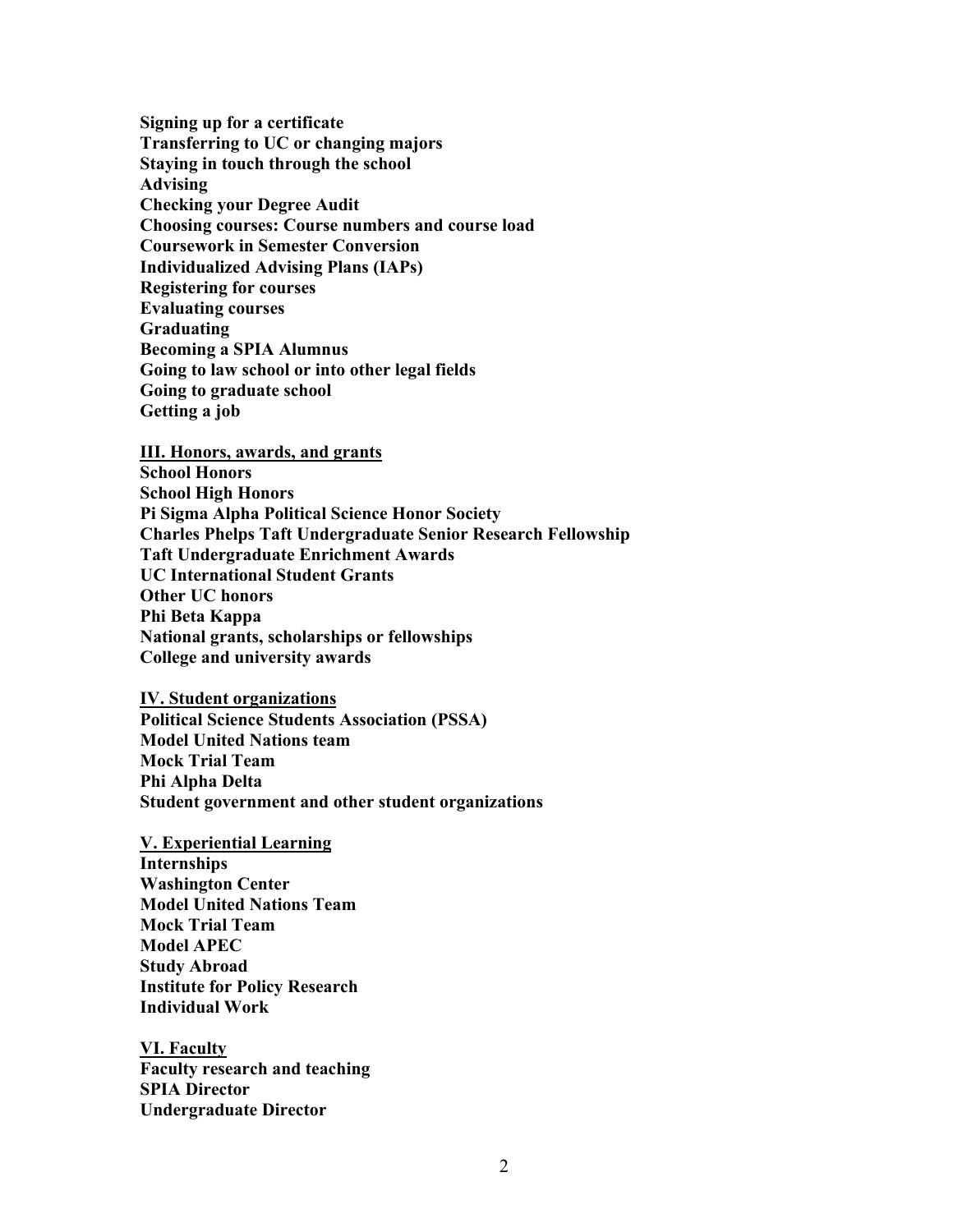## **Graduate Director**

**VII. School Policies ACADEMIC FREEDOM ACADEMIC INTEGRITY ADVANCED PLACEMENT GRADE CHANGE TIME LIMIT TRANSFER CREDIT AND RESIDENCY REQUIREMENT**

**VIII. Appendix POL and INTA Checklists**

## **I. Majors and certificates: Required curriculum**

The SPIA offers a major in Political Science, an interdisciplinary major in International Affairs, a minor in Political Science, and interdisciplinary certificates in Security Studies, International Human Rights, Legal Studies and Cybersecurity. The requirements for our majors and certificates, with complete lists of courses and recommendations for sequencing of courses, are published on the school's undergraduate page: [http://www.artsci.uc.edu/departments/spia/undergrad.html.](http://www.artsci.uc.edu/departments/spia/undergrad.html)

# **Political Science major (POL)**

The Political Science major (POL) consists of 42 introductory and upper-level credit hours in American Politics, Comparative Politics, International Relations, and Political Theory, a Political Inquiry class (POL 1001 Power and Politics: Understanding the Political World). The Quantitative Reasoning general education requirement has to be fulfilled with one introductory STAT class (e.g., STAT 1031 or 1034) and a Quantitative Research and Data Analysis class (POL 3001C). Exceptions can be allowed with permission by the Director of Undergraduate Studies or the Undergraduate Advising Coordinator. For program requirements, go to:

<https://www.artsci.uc.edu/departments/spia/undergrad/major/political-science.html>

## Run Degree Audit at<https://catalyst.uc.edu/>

Log in with your 6+2 and password, then go to My Academics tab and click the link for "Get My Degree Audit" under the Audit, Grades and Transcript section of the page.

## **International Affairs major (INTA)**

The International Affairs major (INTA) consists of 42 introductory and upper-level credit hours of required and elective coursework from political science, history, economics, geography and other disciplines, as well as additional 10-12 hours of advanced foreign language courses beyond the A&S requirement, all with a 2.0 GPA or higher. A list of selected general education courses are required to full the Social Science, Historical Perspectives and Quantitative Reasoning general education requirements. These do not count toward the major coursework. The range in credits required depends on course selections, including the choice of foreign language studied. (Note that 3000 level literature and humanities classes taught in a foreign language may meet both INTA and Gen Ed requirements.) Exceptions can be allowed with permission by the Director of Undergraduate Studies or the Advising Coordinator. For program requirements, go to:

[http://www.artsci.uc.edu/departments/interdisciplinary-studies/international\\_affairs.html](http://www.artsci.uc.edu/departments/interdisciplinary-studies/international_affairs.html)

Run Degree Audit at<https://catalyst.uc.edu/>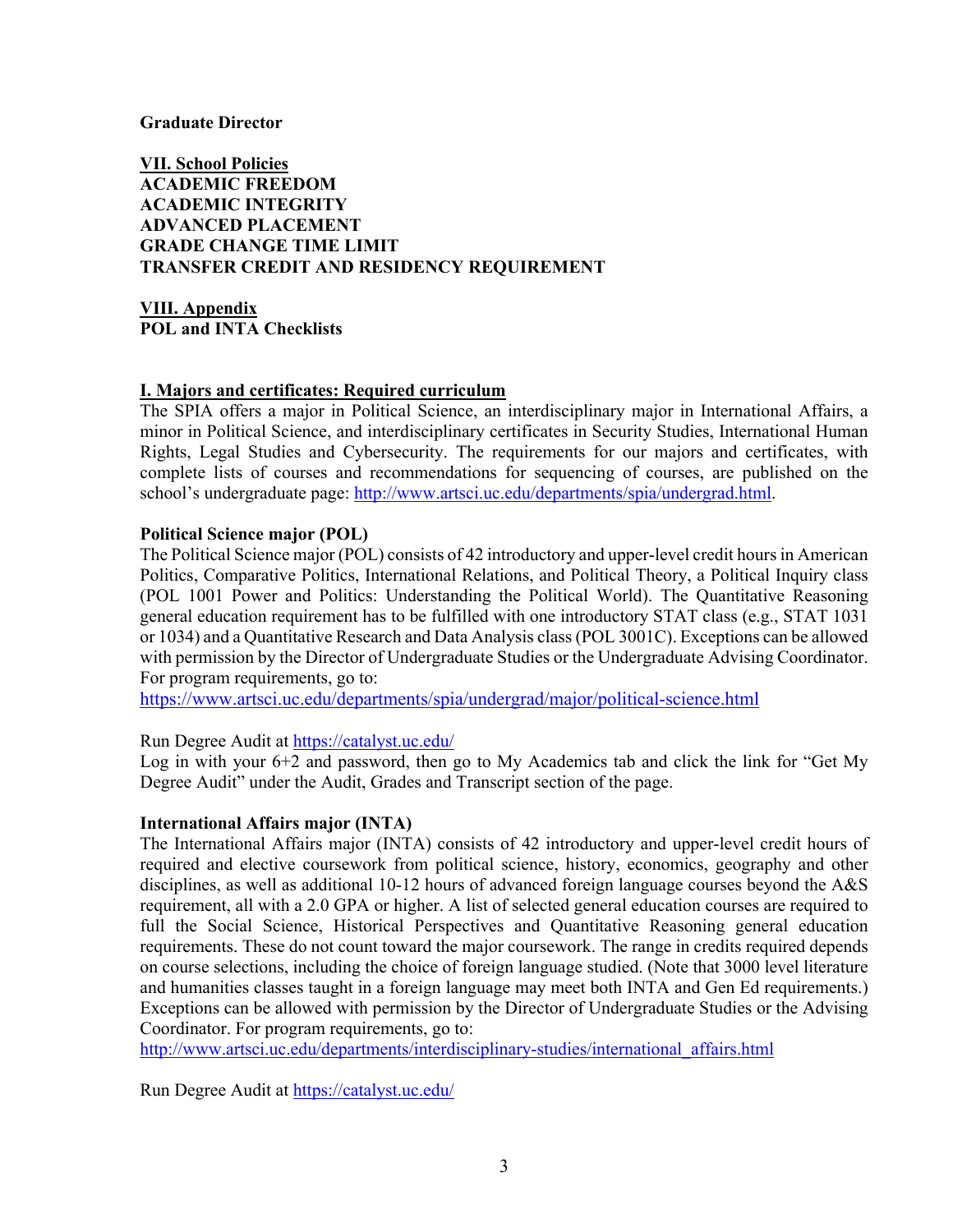Log in with your 6+2 and password, then go to My Academics tab and click the link for "Get My Degree Audit" under the Audit, Grades and Transcript section of the page.

# **Political Science minor**

The political science minor (21 credits) introduces students to the breadth of this field through introductory courses in American and comparative government, international relations and political theory, and then offers students the opportunity to choose upper-level courses depending on individual interests. The curriculum is available on the SPIA's webpage:

<https://www.artsci.uc.edu/departments/spia/undergrad/minor-cert/political-science.html>

# **War, Peace and Security Certificate (WPS)**

Within the WPS certificate (21 credits), students can choose from Political Science and Interdisciplinary courses. For details visit the SPIA's webpage: <https://www.artsci.uc.edu/undergradprograms/minors/wps.html>

# **Cybersecurity certificate (CYBR)**

SPIA offers an interdisciplinary Cybersecurity certificate (12-36 credits). Please note that the certificate requires 50% or more of the required coursework to be completed from the College of Education, Criminal Justice, and Human Services. Further information about this certificate is available here:

<https://www.artsci.uc.edu/departments/spia/undergrad/minor-cert/cybersecurity.html>

# **International Human Rights certificate (IHR)**

The certificate (21 credits) includes one core political science course in the Politics of Human Rights and a choice from twenty primary electives in four theme areas: (1) Philosophical, social, cultural and political perspectives on universal rights, (2) International laws and institutions, (3) Major threats, and (4) Rights of vulnerable groups. The IHR program outline is available at:

[https://www.artsci.uc.edu/departments/spia/undergrad/minor-cert/international-human](https://www.artsci.uc.edu/departments/spia/undergrad/minor-cert/international-human-rights/smstr-program-detail-298.html)[rights/smstr-program-detail-298.html](https://www.artsci.uc.edu/departments/spia/undergrad/minor-cert/international-human-rights/smstr-program-detail-298.html)

Please, contact the IHR's director Professor Stephen Porter [\(Stephen.Porter@uc.edu\)](mailto:Stephen.Porter@uc.edu) to request approval for a senior project with focus on human rights or appropriate internship, service learning or study abroad credits toward the certificate.

## **Legal Studies certificate (LEGS)**

This interdisciplinary certificate (18-24 credits) is being offered in partnership with UC College of Law. There are two required courses: POL 1090 Law, Politics and Society and LAW 2001 Introduction to Law and the Legal Profession. Additionally, students will have to take courses from two separate tracks Political Science and Interdisciplinary Pathways. For list of courses offered and details about the requirements go to:

<https://www.artsci.uc.edu/undergradprograms/minors/legal-studies.html>

Please, contact the Legal Studies Director Dr. William Umphres [\(umphrewm@ucmail.uc.edu\)](mailto:umphrewm@ucmail.uc.edu) for any relevant information, required courses or to request advice about or approval of an appropriate internship, service learning or any other opportunities that would count toward the certificate.

## **3+3 BA/JD Program**

The school plans to introduce a 3+3 or BA/JD Program in partnership with UC College of Law intended allow students to complete an undergraduate degree in the School of Public and International Affairs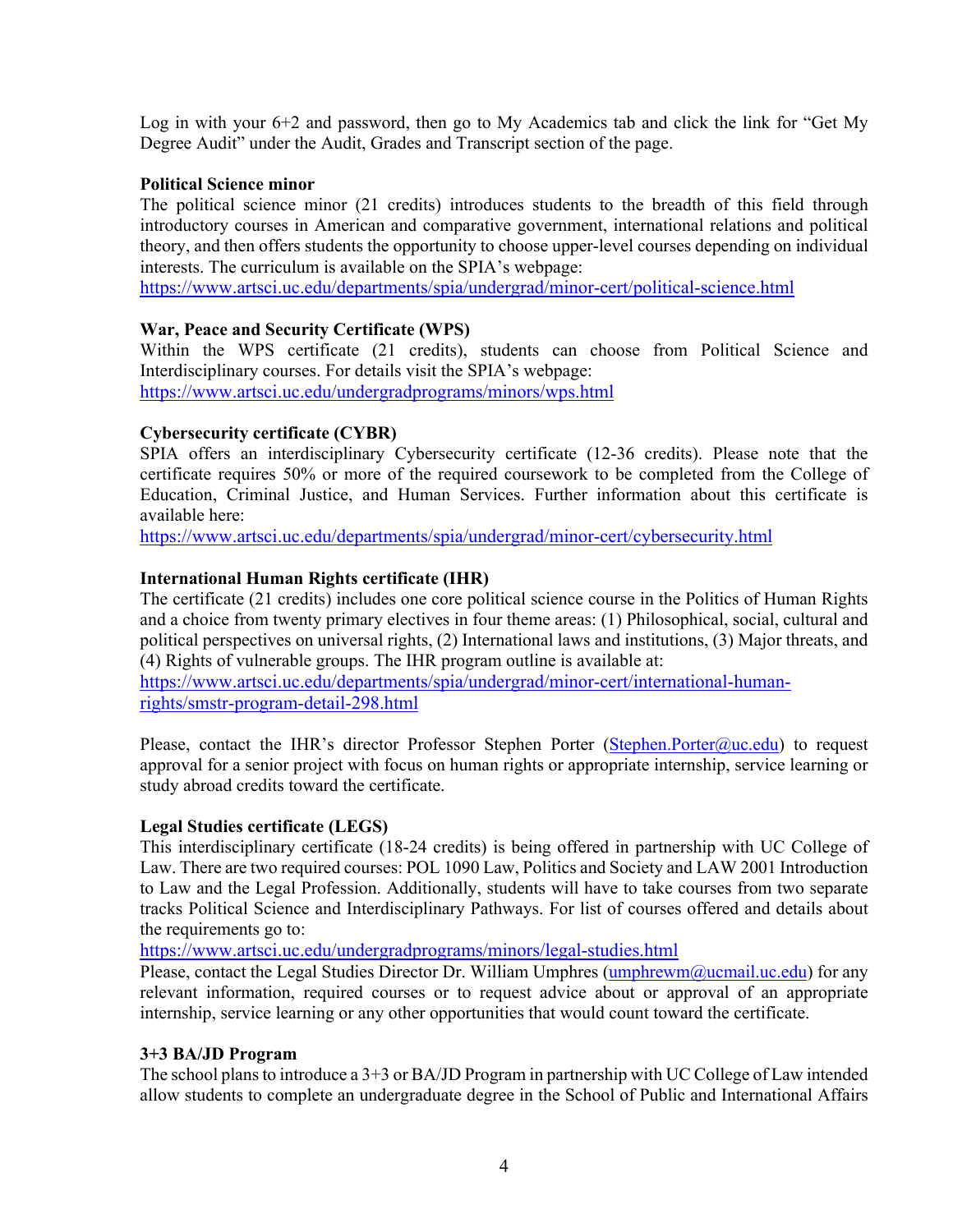and a JD/ Law Degree in the College of Law for six years. Students should plan ahead of time and discuss this option with their advisor if interested to pursue this program. Contact the Undergraduate Director or Prof. Andrew Lewis [\(Andrew.Lewis@uc.edu\)](mailto:Andrew.Lewis@uc.edu) for further details.

Students who choose to pursue a major in Political Science or International Affairs, a minor in Political Science, or Certificates in War, Peace, and Security Studies, International Human Rights, Legal Studies and Cybersecurity can declare each of these degrees or programs online by visiting the following page to complete the application form:

[https://www.artsci.uc.edu/students/undergrad/forms/declare\\_major.html](https://www.artsci.uc.edu/students/undergrad/forms/declare_major.html)

Each major, minor or certificate will show separately on the student's degree audit. Note that it takes some time to have the application processed. In the meantime, students should only apply once online. Students are strongly discouraged for submitting multiple applications for the same degree or academic program.

# **BA/MA program in Political Science**

The BA/MA program allows undergraduate students who have elective hours in their senior year to begin taking graduate classes at that time. To that end, they need to submit their application to the BA/MA program **at least two semesters** prior to their expected graduation date. Upon successful admission to the BA/MA Program and after earning the BA degree, students will be formally admitted to the Graduate School and continue their graduate coursework. Students who are able to take two to three graduate courses in their senior year could complete their Master's degree in one additional year. [http://www.artsci.uc.edu/departments/polisci/undergrad/major/ba\\_ma.html](http://www.artsci.uc.edu/departments/polisci/undergrad/major/ba_ma.html)

# **(BIS) Law and Society**

Law & Society majors must complete a total of 42 semester hours in required and elective courses with a 2.0 GPA. For program description and list of L&S courses offered go to: [http://www.classes.catalystatuc.org/search/.](http://www.classes.catalystatuc.org/search/) To get your Degree Audit visit [http://onestop.uc.edu/classes/GetMyDegreeAudit.html.](http://onestop.uc.edu/classes/GetMyDegreeAudit.html)

# **Other college certificates, minors or majors**

Many POL or INTA majors choose other certificates, minors or double majors in fields including: Various area studies (Asian, Arabic, European, Heritage, Latin American, or Middle Eastern Studies), [http://www.artsci.uc.edu/departments/interdisciplinary-studies.html.](http://www.artsci.uc.edu/departments/interdisciplinary-studies.html) Other options include Women's, Gender and Sexuality Studies: <http://www.artsci.uc.edu/departments/wgss/undergrad/major.html> Journalism:<http://www.artsci.uc.edu/departments/journalism/undergrad.html> Environmental studies: [https://www.artsci.uc.edu/departments/interdisciplinary](https://www.artsci.uc.edu/departments/interdisciplinary-studies/environment.html)[studies/environment.html](https://www.artsci.uc.edu/departments/interdisciplinary-studies/environment.html)

# **Methods Training**

Note that the School of Public and International Affairs requires rigorous training in various methods. Political science and international affairs majors are required to fulfill their Quantitative Reasoning (QR) requirement by taking **one** STAT course (e.g., STAT 1034, 1031, 1035 or equivalent) **and** POL 3001C Quantitative Research and Data Analysis. These courses cover data analysis, the basic principles of data collection from samples and experiments, elementary probability, the application of the normal distribution to the study of random samples, statistical estimation, and an introduction to hypothesis testing. Exceptions can be extended for students who have completed QR courses offered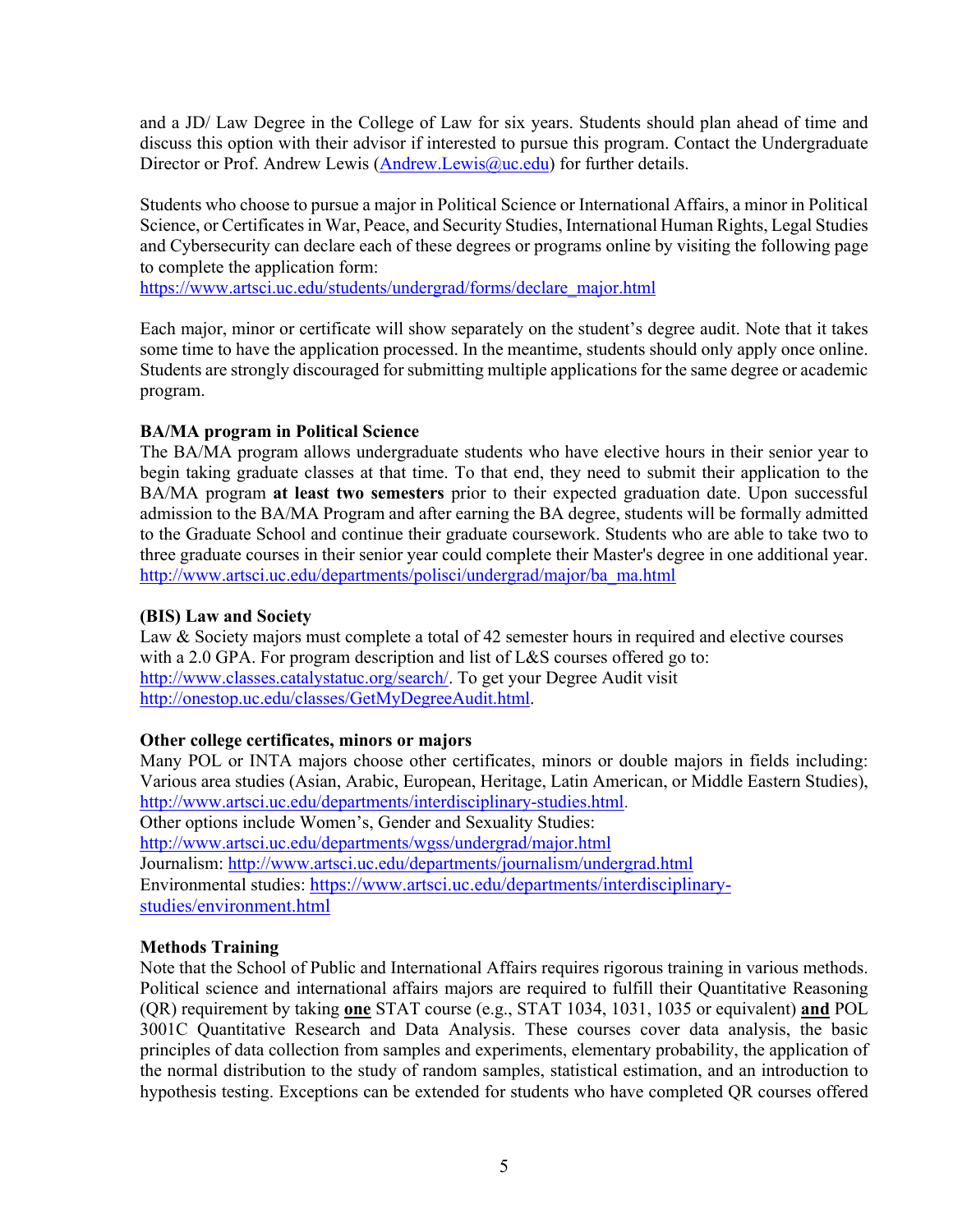in other departments (e.g., STAT, PSYC, ECON, SOC, business and others) or those who are unable to complete the sequence for medical reasons (e.g., documented disability). Students should consult with their A&S advisor possible expectations. The Director of Undergraduate Studies or the Undergraduate Advising Coordinator can grant permission to accept these courses.

Additionally, political science and international affairs students are required to take POL 1001 Power and Politics: Understanding the Political World in their freshman or sophomore year to complete the Political Analysis requirement. POL 1001 introduces students to the diverse approaches used to study politics. Students will become familiar with various sub-fields in Political Science, as well as the philosophical assumptions underlying different schools of thought about political inquiry. Students will learn how political scientists conduct research, and will be introduced to research designs that address core themes such as power, violence, identity, elections, representation, institutions, and policy-making, among others. POL 1001 is open and recommended to other majors interested in studying power, politics and social inquiry.

# **Capstone**

In their senior year majors must complete a capstone senior project that requires a research project, paper and presentation. Students need not wait until their last semester to register for a capstone, but should be nearing the end of their degree program, and should have completed POL 1001 **and** POL 3001C in preparation for the capstone research project.

POL and INTA majors have several ways to fulfill the capstone requirement. First, they can complete a 5000-level POL class. The School of Public and International Affairs offers several 5000-level classes each semester taught by various Political Science faculty. Students can complete multiple 5000 level POL classes; only one will serve as a capstone. POL undergraduate students should **not** register for 6000-level POL classes to fulfill the capstone requirement as the latter are reserved for graduate students. Second, they can complete a 7000-level POL Graduate Seminar with permission by instructor. Students need a 3.4 or higher GPA in the major to take 7000-level classes. Third, students can fulfill the capstone requirement by completing a senior thesis. Fourth, INTA majors can complete a capstone in Asian Studies or Geography. Note that students with a major GPA of 3.67 at graduation will qualify for high school honors if they either complete a senior thesis (POL 5000 and 5001) or complete a 7000-level POL seminar (with a B or higher).

# **POL majors** have three capstone options:

1. They can complete one of the following 5000-level classes as their Senior Project: POL 5035C, 5111, 5115, 5123, 5131, 5132, 5136, 5161, 5164, 5165, 5168, 5176, 5177, 5180, 5081, 5183, 5184, 5185, 5186, 5189, 5189, 5190, 5193, 5197. Each 5000-level POL class counts only once toward the Area of Emphasis coursework; the class can also satisfy a requirement in the respective sub-field (e.g., American Politics, Comparative Politics, or International Relations) and the capstone requirement at the same time. For further information on capstone offerings, students should visit the school's schedule of classes: <http://www.classes.catalystatuc.org/search/> (select Subject: POL Political Science/ Offering College: Arts & Sciences)

2. POL 7000-level graduate seminar for undergraduate credit (one semester) with permission of instructor OR

3. POL 5000 and possibly POL 5001. The Senior Thesis option can be completed for one semester (3 credits, POL 5000) or two semesters (6 credits, POL 5000 and POL 5001). Both cases require approval of supervising faculty and the Director of Undergraduate Studies.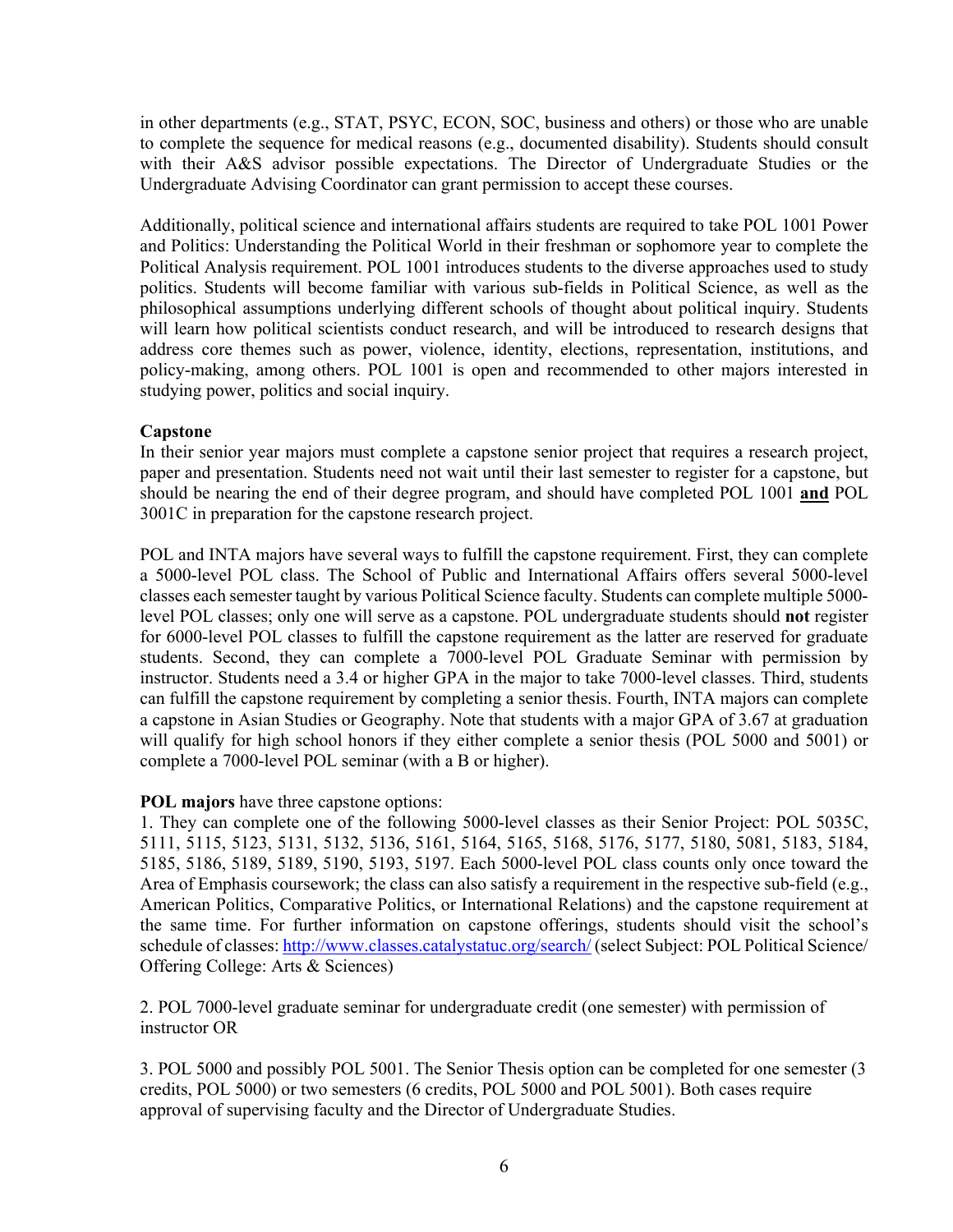**INTA majors** have even more capstone options:

1. They can complete one of the following 5000-level POL classes as their Senior Project: 5035C, 5131, 5132, 5135, 5136, 5161, 5164, 5165, 5168, 5176, 5177, 5180, 5181, 5183, 5184, 5185, 5186, 5189, 5190, 5193, 5197. Any of these courses counts only once toward the INTA Capstone Requirement. However, the class can also fulfill a certain Groupings requirement (e.g., International Politics and Political Theory, Comparative Studies). For further information on capstone offerings, students should visit the school's schedule of classes:

<http://www.classes.catalystatuc.org/search/> (select Subject: POL Political Science/ Offering College: Arts & Sciences)

2. POL 7000-level graduate seminar with international focus for undergraduate credit (one semester) with permission of instructor OR

3. POL 5000 and possibly POL 5001. The Senior Thesis option can be completed for one semester (3 credits, POL 5000) or two semesters (6 credits, POL 5000 and POL 5001). Both cases require approval of supervising faculty and the Director of Undergraduate Studies OR

4. INTA majors may complete the capstone requirement for majors in geography or Asian studies (e.g., GEOG 5001 or AIST 5091). No history or economics capstone is allowed.

# **Senior thesis**

One way that students can complete the POL or INTA major capstone requirement is by writing a senior thesis for one or two semesters. A one-semester long senior thesis requires registration for POL 5000, while a two-semester long requires registration for POL 5000 **and** then POL 5001 (both by permission of the Director of Undergraduate Studies or Undergraduate Advising Coordinator). Students who have a major GPA of 3.67 or higher (and will thus graduate with high honors in the school by doing a senior thesis) and/or students who want to go on to graduate school are especially encouraged to do a senior thesis. Students should consider topics that build on upper-level classes they have taken and approach faculty members who are doing related research and teaching to discuss and design their research proposals. Each student writing a thesis will need two faculty who would agree to serve as a supervisor and a reader. INTA majors can invite one of these faculty members from a core International Affairs field other than Political Science (such as history, geography, women gender and sexuality studies, anthropology regional studies and humanities). Students completing senior thesis should have a proposal which is approved by their faculty supervisor and reader and which outlines expectations about the scope of the project and the schedule for its completion. Faculty supervisors can decide whether they will grade student's work each semester separately or use an "In Progress" (SP) grade that will be changed to the final grade at the end of the second semester. Students should plan to have a draft of the entire thesis submitted to their advisor **no later than** week ten of the semester when they are going to complete the project (in case they take POL 5001 no later than October 1 for those who plan to graduate the same Fall semester and March 1 for those students who plan to graduate in the spring. Juniors contemplating a senior thesis should plan ahead in order to have a proposal developed and faculty ready to serve as supervisor and reader in time apply for the Taft Undergraduate Research Award. More details are available here:

<http://webcentral.uc.edu/taftawards/programdetail.cfm?programid=23>

Students must have a supervisor, a reader and a proposal approved by both prior to signing up for POL 5000.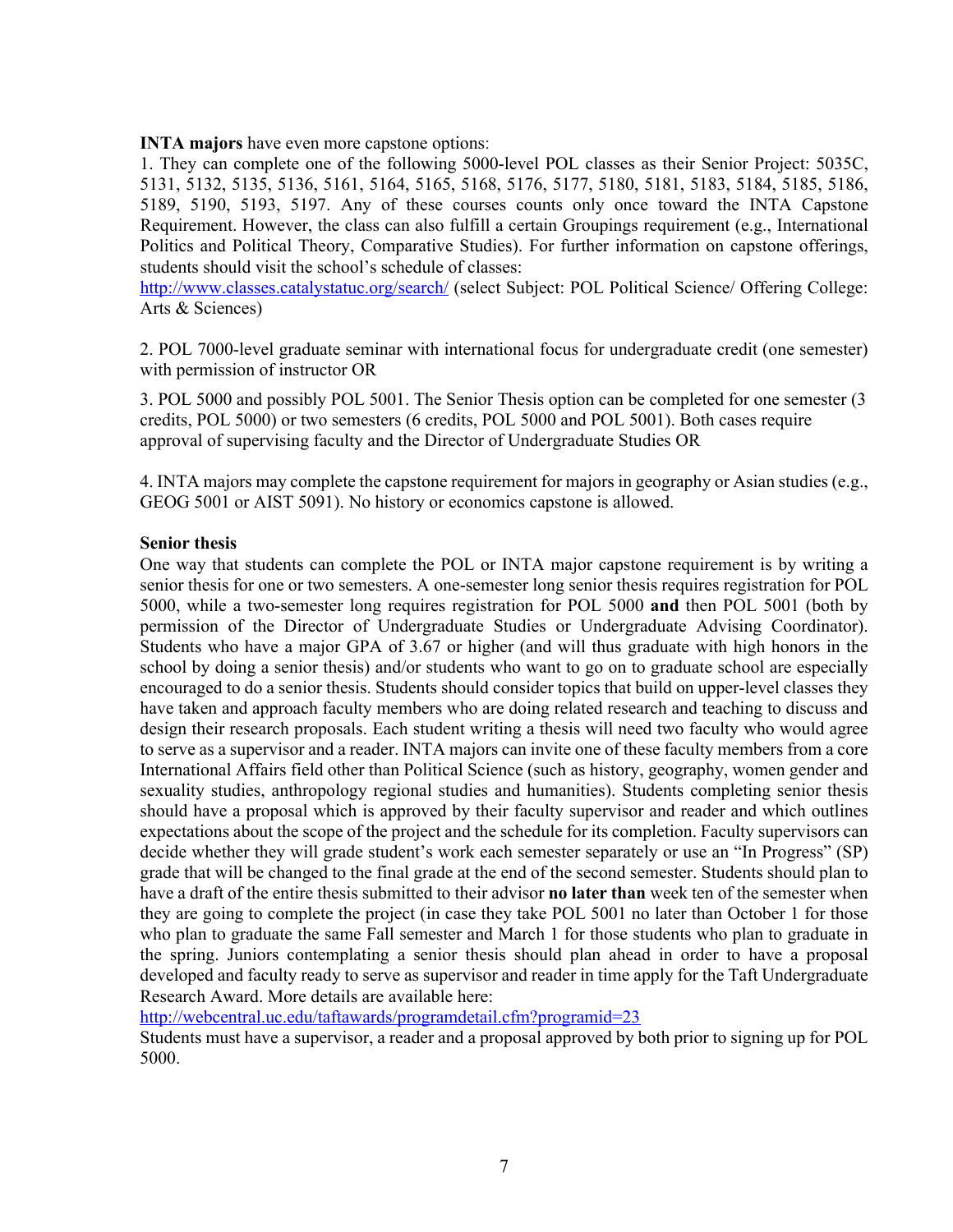# **College requirements**

In addition to major requirements, students must complete A&S College requirements. On some occasions the School of Public and International Affairs vets A&S coursework required to complete specific requirements such as Historical Perspectives, Quantitative Reasoning, Foreign Languages, and Social Sciences.

# **II. Important steps for majors: From declaring a major to getting a job**

# **Declaring a major, minor or certificate**

Students can declare or change their political science or international affairs major, political science minor, and Certificates in Security Studies, International Human Rights, Legal Studies, and Cybersecurity online by completing a declaration/ change of major or minor form: [http://www.artsci.uc.edu/students/undergrad/forms/declare\\_major.html](http://www.artsci.uc.edu/students/undergrad/forms/declare_major.html)

Students can declare a second major within A&S or a cross-college major here too. For cross-college students in particular, it is important to use the comments section at the bottom of the declaration page to note your "primary" college (e.g., DAAP, COB, CECH) and your "primary" major (e.g., planning, finance, criminal justice).

# **Transferring, transitioning to UC's Main Campus or changing majors**

Transfer or transition students should check in with their major advisor or possibly with the Undergraduate Director if classes that might count toward the POL or INTA major appear under electives on your degree audit.

If students have completed at least three (3) credits of calculus sequence prior to becoming a UC political science or international affairs major, it is possible to accept this coursework toward your quantitative reasoning requirement. They should consult with their A&S College advisor and the Director of Undergraduate Studies for possible ways to accept other coursework toward quantitative reasoning. If you are considering graduate study in political science, you are encouraged to take one or several statistics classes (e.g., STAT 1031, 1034 or 1035 or equivalents) as electives, even if you have completed your math requirement with calculus. Students are required to take POL 3001C (Quantitative Research and Data Analysis) as their second quantitative reasoning/ statistics class. Those students who have completed two STAT or QR courses offered in other disciplines (ECON, SOC, business and others) can request an exception to the requirement.

Political science credits taken at UC Blue Ash (UCBA) and Clermont College normally satisfy some major requirements. If they do not appear under the major on your degree audit, contact your A&S advisor to have them processed accordingly.

## **Advising**

POL and INTA majors should contact their A&S college advisor to discuss coursework that fulfills the general education and the major requirements. A&S advisors help declared majors with course selection and guide them through general education and major requirements. More of the requirements are also explained on the school's advising page:

<https://www.artsci.uc.edu/departments/spia/undergrad/advising.html>

A&S advisors are available in the A&S advising office. Call for an appointment (typically 30 minutes)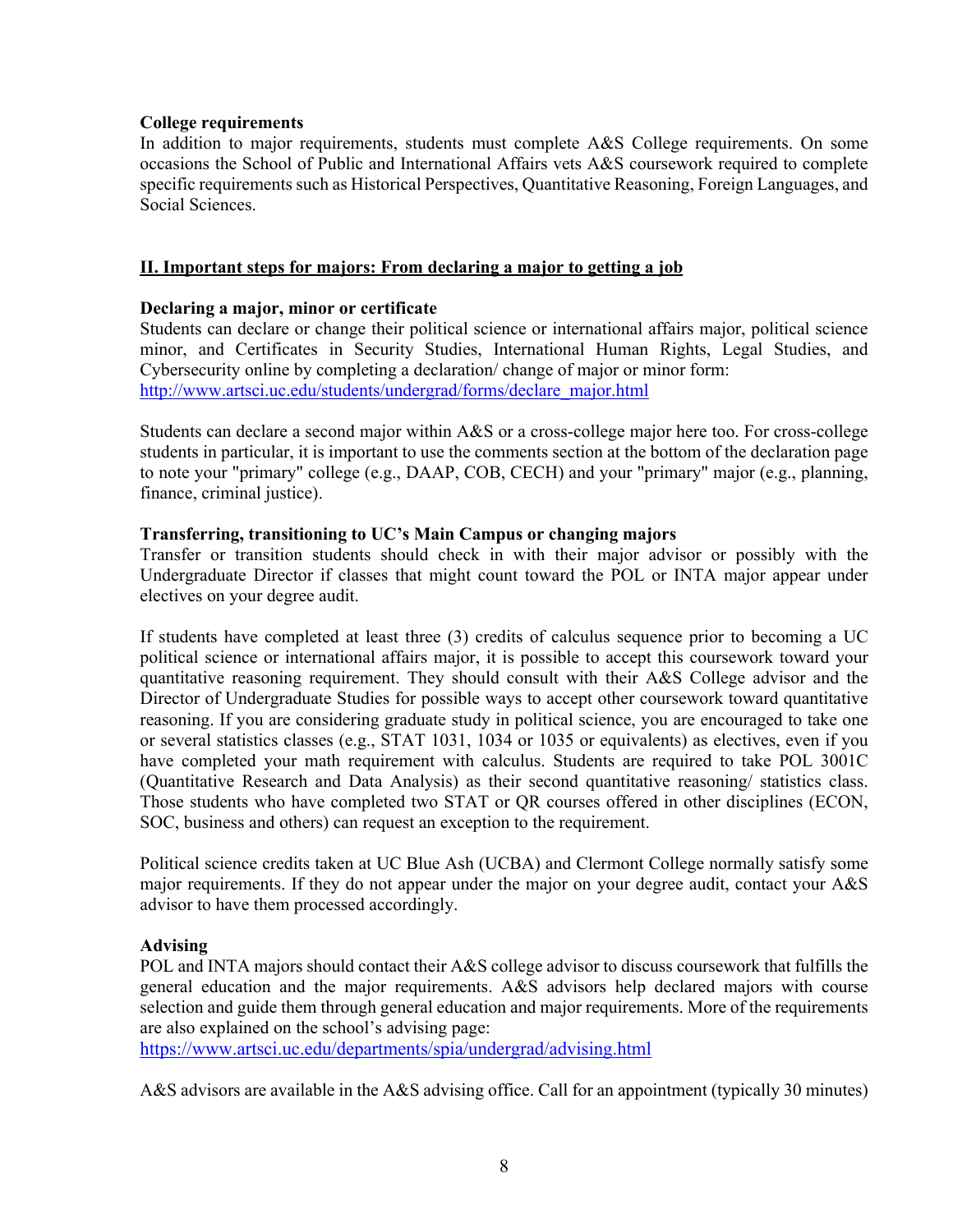at least one day in advance 513-556-5860 or go online at: <https://www.artsci.uc.edu/information/undergrad/advising/advisors.html>

For academic advising about professionalization, the selection of specific courses and pathways in the majors, certificates, minors and other academic programs, as well as professional opportunities after graduation, students should see a **faculty advisor** in the School of Public and International Affairs. The current list of faculty advisors and their office hours is available on the bulletin board at 1100 Crosley Tower and on SPIA's website:

[http://www.artsci.uc.edu/departments/spia/undergrad/advising.html.](http://www.artsci.uc.edu/departments/spia/undergrad/advising.html) If students cannot make it to office hours, they can contact advisors for an alternative appointment time or seek advice via phone or email. They can also contact the Undergraduate Advising Coordinator Dr. Andrew Lewis  $(Andrew.Lewis@uc.edu)$ . Any student may request a different faculty advisor by contacting the Director of Undergraduate Studies. Please, note that faculty advisors are available to meet with students during Fall and Spring Semesters and will not hold regular office hours during Winter and Summer breaks as many of them may be on leave, research fellowships, conducting field research or travelling. In cases of emergency, students should contact the Undergraduate Director or the Undergraduate Advising Coordinator and understand that they also may also be unavailable to respond immediately. Students can also track their own progress through their Catalyst degree audit.

Each student's advisor, although not professionally trained as a counselor, can help interpret major requirements, assist in course selection, provide graduate school information, and possibly answer some career related questions. For professional advice on career development, please visit the Division of Experience-Based Learning and Career Education (ELCE), 7th Level Joseph A. Steger Student Life Center, PO Box 210115, [https://www.uc.edu/campus-life/careereducation.html.](https://www.uc.edu/campus-life/careereducation.html)

# **Checking your Degree Audit**

The Catalyst degree audit system is a useful tool and can be accessed at:

<http://catalyst.uc.edu/> (go to My Academics/ Audit, Grades and Transcript/ Get My Degree Audit/ View My Advisement Report/ My Academics). Please, note that the Degree Audit is not an official transcript. Additional details about progress in the major may be recorded during advising appointments in the electronic notes tab on your Catalyst degree audit. In such cases the degree audit may not contain all these details or changes, but the faculty advisor or program director will consult these notes when certifying that students have completed major requirements for graduation. Further instructions how to read and interpret degree audits are included in the Undergraduate Advising Guide. Students and faculty should feel free to consult with it. Keep in mind that degree audits only serve consultative function in tracking student progress toward major and degree completion.

## **Choosing courses: Course numbers and course load**

See the curriculum guides for major as well as college requirements (see links above) before selecting courses each semester.

Students should complete the introductory (1000-level) course in the relevant political science subfield before taking upper level (2000-4000 level) courses in that subfield. Note that students do not need to take all of the subfield introductory courses before taking any upper-level courses, but should complete them as soon as possible.

## **1000** introductory courses

Note that introductory courses are not by definition easier than upper-level courses. Their role in the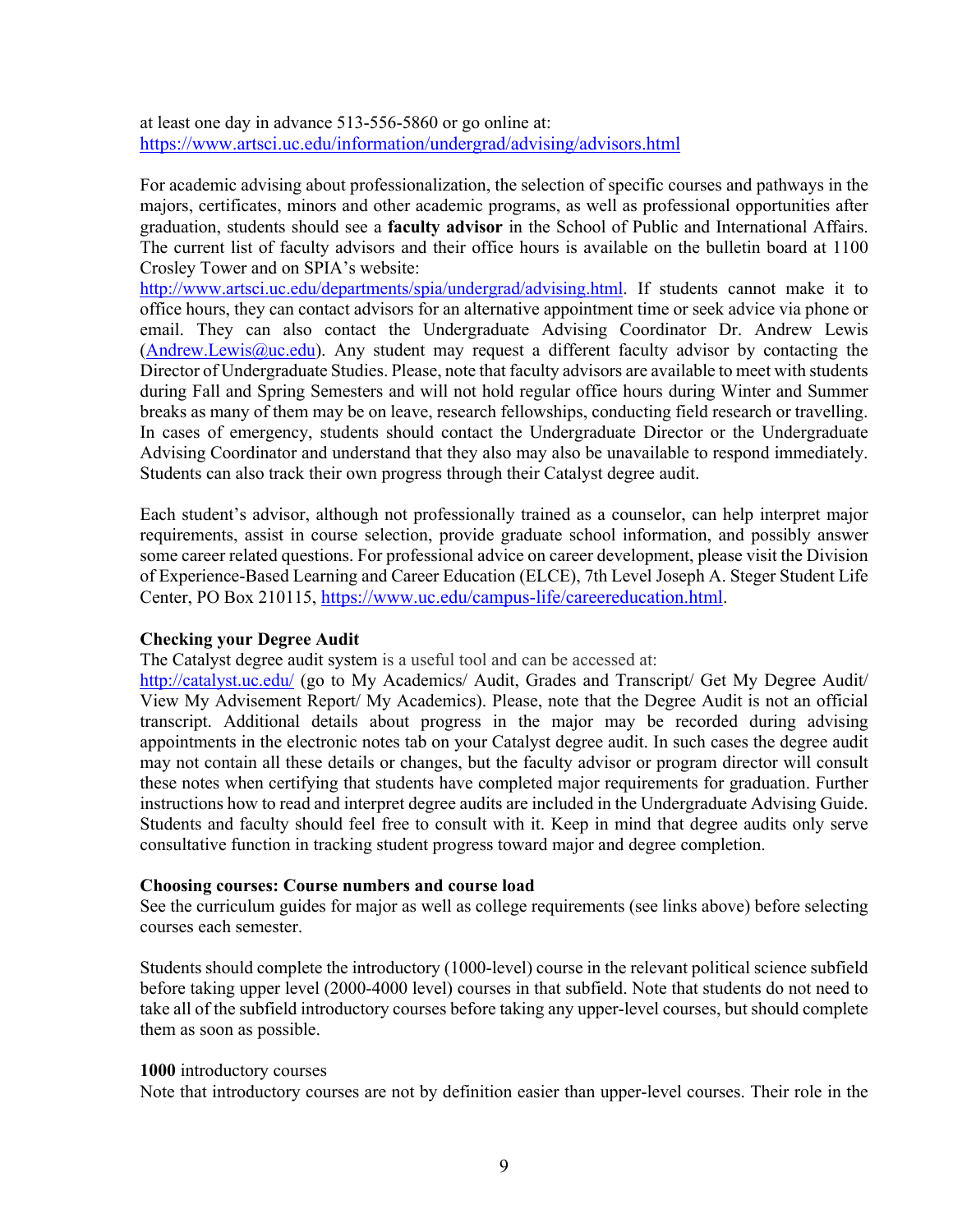curriculum is to provide overview and foundational knowledge about each of the main sub-fields in Political Science (e.g., American Government, Comparative Politics, International Relations, Political Theory and Legal Studies), and the methods of political inquiry.

## **2000-5100** upper-level courses

Their role is to provide a more profound knowledge with greater focus on a specific aspect, issues or areas of inquiry in Political Science.

### **5100**-level courses

SPIA offers joint 5100- and 6000-level courses under the same topics (e.g., POL 5165 and POL 6065 Women and sustainable development). Undergraduate students should sign up for the 5100-level offerings to satisfy a capstone requirement and earn upper-level credit toward their major requirements. Graduate students should register for 6000-level classes. Each 5000-level class fulfills a capstone requirement and a sub-category requirement at the same time (e.g., American Politics, Comparative Politics and International Relations for POL students and International Politics and Comparative Studies for INTA students). When registering for these courses online, undergraduates must **select three** credits. Each 5000-level class adds **only** 3 credits toward the Area of Emphasis requirement. If they choose to take more than one 5000-level class, students need to consult with their major advisor and the course's instructor.

## **7000** graduate seminars

Undergraduates may only take these graduate courses with permission of the instructor, which can be granted electronically by faculty or college advisor.

## **Choosing courses: Course load**

A three-credit hour undergraduate course normally meets three hours per week in class and requires six hours per week of outside preparation. A standard academic load is five courses totaling fifteen credit hours—a 45 hour per week commitment of class time and outside preparation. No student should attempt to carry more than 18 credit hours in a semester. No more than 18 credits of Political Science courses may be taken in the same semester. Students carrying a standard full time academic load each term can complete the 120 semester hours required for the B.A. in 8 semesters, normally spread over a four-year period.

Students whose GPA in the major is below 2.5 or who are employed long hours during the regular school year **are strongly discouraged from** carrying a 15- or more hour academic load during the semester and would most likely need **more than 8 semesters** to complete the B.A. degree requirements. Students taking 4 courses, 12 credits per term, can finish in 10 semesters, which would require three summer semesters or a fifth year of enrollment. The recommended course load varies with each student's other engagement including outside employment.

| Nonacademic commitments (hrs/wk) | Maximum recommended course | # of credit hours |
|----------------------------------|----------------------------|-------------------|
|                                  | <u>load</u>                |                   |
| $0 - 5$                          | $5-6$                      | $15 - 18$         |
| $6 - 15$                         |                            | $12 - 15$         |
| $16-24$                          |                            | $9 - 12$          |
| 25-33                            |                            | $6-9$             |
| $34 - 40$                        |                            | $3-6$             |

Students may not count more than eighteen credits in one semester toward the major unless they receive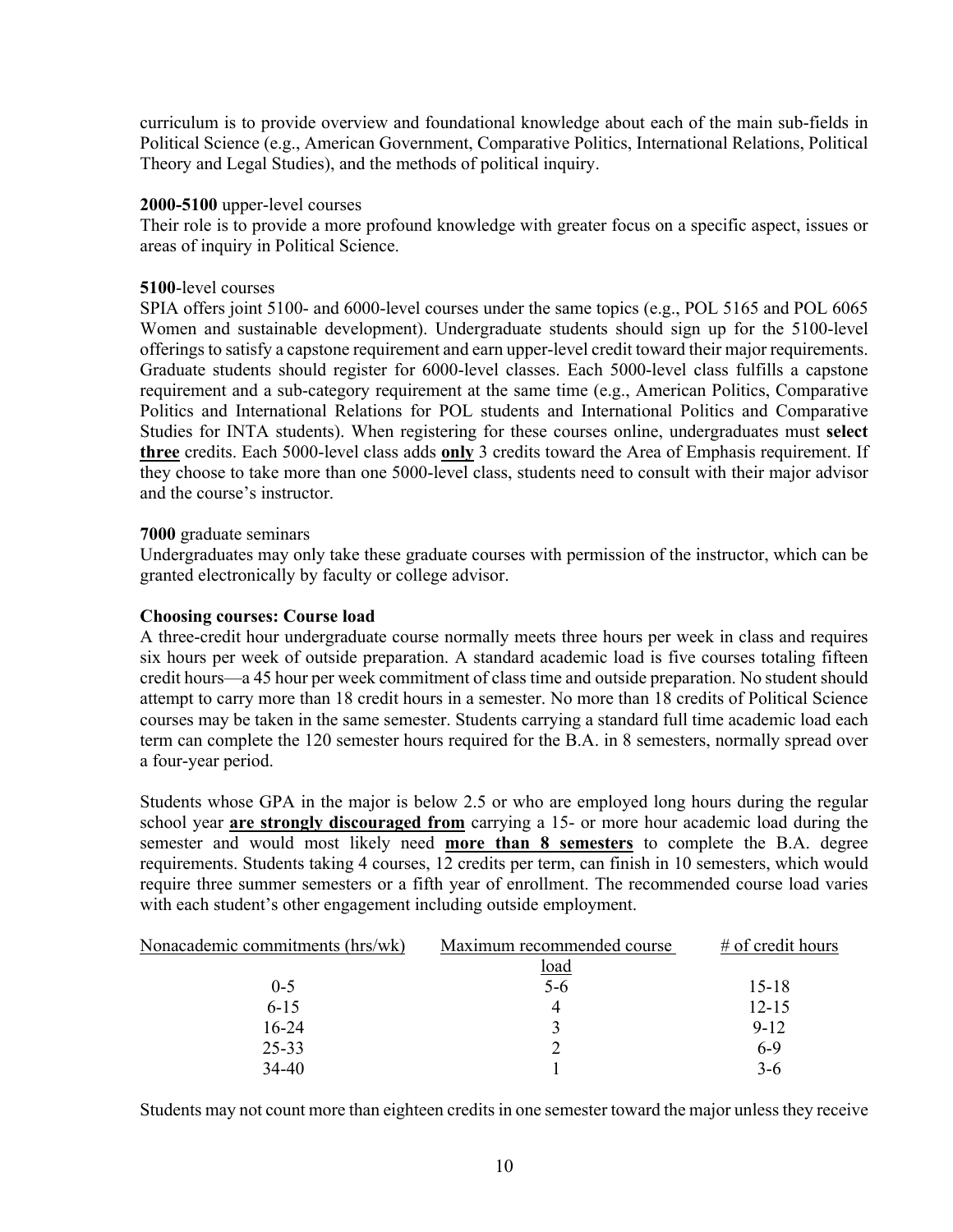prior written authorization from the Director of Undergraduate Studies or the Undergraduate Advising Coordinator.

# **Registering for courses**

To register for classes, please, visit:

<https://classes.catalyst-services.uc.edu/search/>

Note that certain popular and required courses (e.g., POL 1001, POL 3001C, POL 2035) fill quickly, so if you need them to graduate in the near future, please be sure to register at your earliest opportunity. The school offers waitlists for some of these courses but waitlists do not guarantee a seat in this course. Ideally, students should plan to complete POL 1001 as soon as they select Political Science or International Affairs as their major. Soon after the completion of POL 1001, students should take their required STAT course (ideally in their sophomore year) and then complete POL 3001C as a part of their mid-collegiate experience.

Attached is the link to the UC Academic Calendar – which outlines important dates throughout the school year.<https://www.uc.edu/about/registrar/calendars/academic-year-calendars.html>

For details about early registration, as well as deadlines to register, add or grade replace coursework and various fees, please see the registrar's website at: <https://www.uc.edu/registrar/registration.html>

# **Evaluating courses**

Each instructor will provide course evaluations at the end of the semester. The instructor will leave the classroom and provide adequate time for students to fill out evaluations. These should be collected and returned to the SPIA Coordinator in their office (1109 Crosley) by a student volunteer in the class.

The evaluations are given to the instructor **only after** the grades for the semester have been submitted. Evaluations are used by the School Director to monitor the quality of courses offered by SPIA and by individual instructors to assess and improve their own courses. Please fill these out thoughtfully and completely. Students' objective feedback is most welcome and greatly appreciated.

## **Graduating**

Seniors must APPLY FOR GRADUATION. If students miss these deadlines the college will not allow them to graduate until the next semester! The open dates and deadlines for graduation application cycles can be found at the following website:

[https://www.uc.edu/registrar/graduation/Grad\\_application\\_dates.html](https://www.uc.edu/registrar/graduation/Grad_application_dates.html)

## **Undergraduate Online Degree Application**

Use the Online Degree Application:<http://www.catalyst.uc.edu/>

SPIA encourages students to regularly discuss their progress toward their major with their A&S advisor and possibly with their faculty advisor(s) and monitor closely their progress toward degree (see "advising" above). This is especially important when students approach the completion of their degree(s).

## **Becoming a SPIA Alumnus**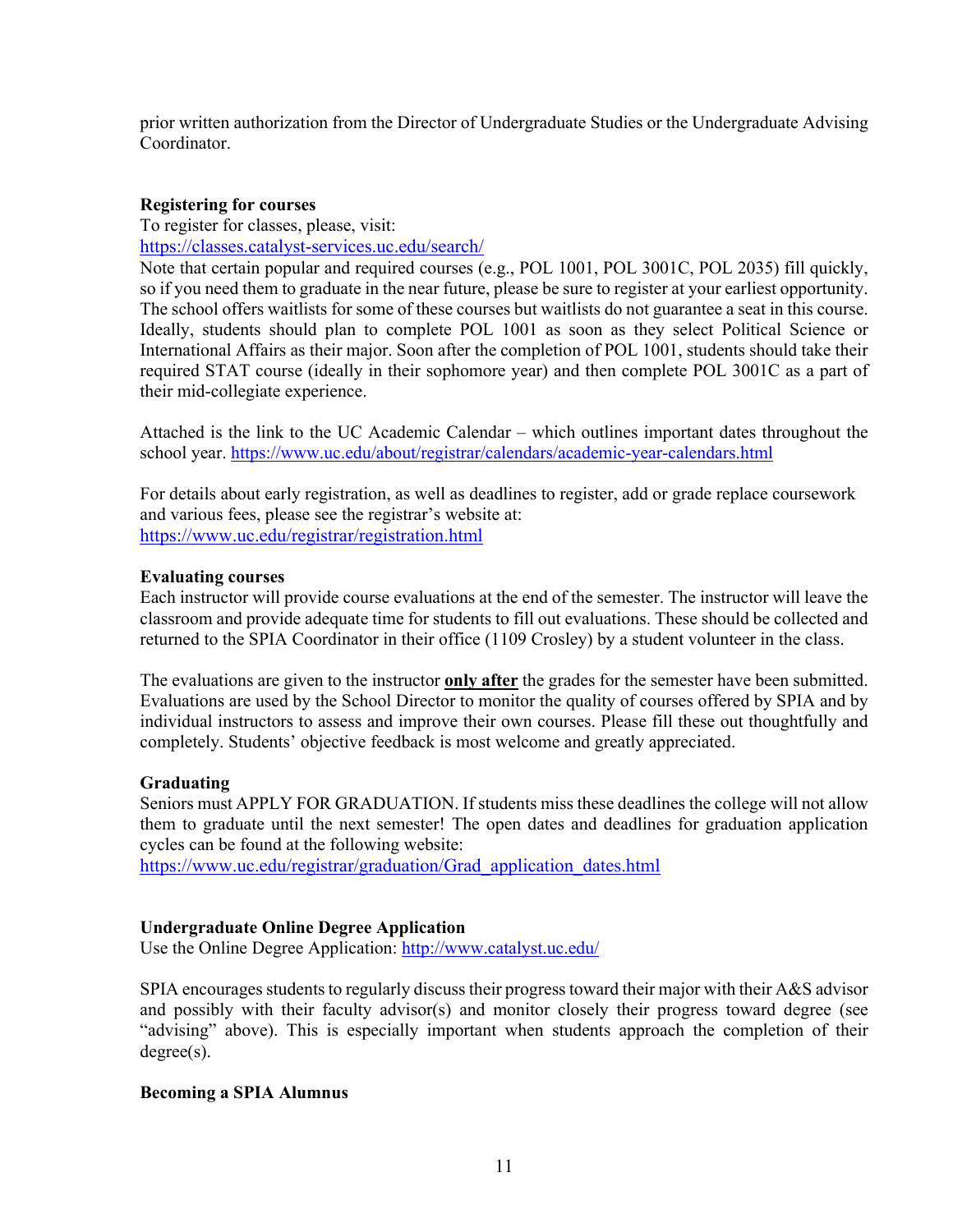Alumni who have graduated from SPIA programs are considered the school's ambassadors around the globe and we would like to stay in touch with them throughout their lives. Once you graduate, please keep us updated on professional developments (especially if your affiliation and contact information changes frequently) and let us know if you are aware of any opportunities for our current students. Current majors should also make sure to keep the school updated with their academic and professional interests and accomplishments. The UC Alumni Association website provides an opportunity to get involved, update your information, or refer a student, friends or family to UC:<https://alumni.uc.edu/>

# **Going to law school or into other legal fields**

Many of our majors go on to get a JD. Students interested in law school should contact an advisor from the Pre-Professional Advising Center Staff by sending an email to [preproadv@uc.edu](mailto:preproadv@uc.edu) or calling 513-556-2166. Interested students should start the process of meeting with pre-professional advisors in their freshman year. The Center organizes a series of workshops to share information with students about preparing for professional school and careers in law or the health professions. The students can also make a one-on-one appointment to discuss their specific goals with our advisors. Additionally, the Pre-Professional Advising Center organizes Law School Application Workshop and Personal Statement Writing Workshop. For a list of available pre-law advisors and other relevant information, visit the Center's page below: <https://www.uc.edu/preproadvising.html>

Make sure to sign up for the pre-law advising newsletter (send email to:  $PreProofa(v \alpha)$ ucmail.uc.edu) and check the Pre-law resources and helpful links on the UC Pre-Professional Advising Center website: <http://www.uc.edu/preproadvising/pre-law.html>

The [Council on Legal Education Opportunity](http://www.cleoscholars.org/) offers summer workshops and law school admissions support for minority students [http://www.cleoscholars.org](http://www.cleoscholars.org/)

[Pre-Law resources:](http://stu.findlaw.com/prelaw) http://www.findlaw.com

[ABA Pre-Law Advising:](http://www.abanet.org/legaled/prelaw/prep.html) [https://www.americanbar.org/groups/legal\\_education/resources/pre\\_law/](https://www.americanbar.org/groups/legal_education/resources/pre_law/)

Guide to ABA approved law schools, including school-specific information: [https://officialguide.lsac.org/release/OfficialGuide\\_Default.aspx](https://officialguide.lsac.org/release/OfficialGuide_Default.aspx)

Majors with an interest in law have been involved with Mock Trial competitions, in which students play the roles of attorneys and witnesses in simulated courtroom disputes and are judged by practicing attorneys. Visit: <http://www.ucmocktrial.com/> and if you have any questions, please contact [cincinnatimocktrial@gmail.com](mailto:cincinnatimocktrial@gmail.com)

Phi Alpha Delta is a pre-law group that arranges for practice LSAT exams, speakers and trips. The Preprofessional advising center provides a wide range of support as students prepare to be a competitive applicant to professional school: <http://www.uc.edu/preproadvising.html>

## **Going to graduate school**

Our majors have recently gone on to graduate programs (MA or PhD programs) in political science, international affairs, geography, planning, Asian studies, women's studies, law and public policy. Students considering graduate school should discuss their research interests with their faculty advisor and other faculty members whose research interests parallel their own.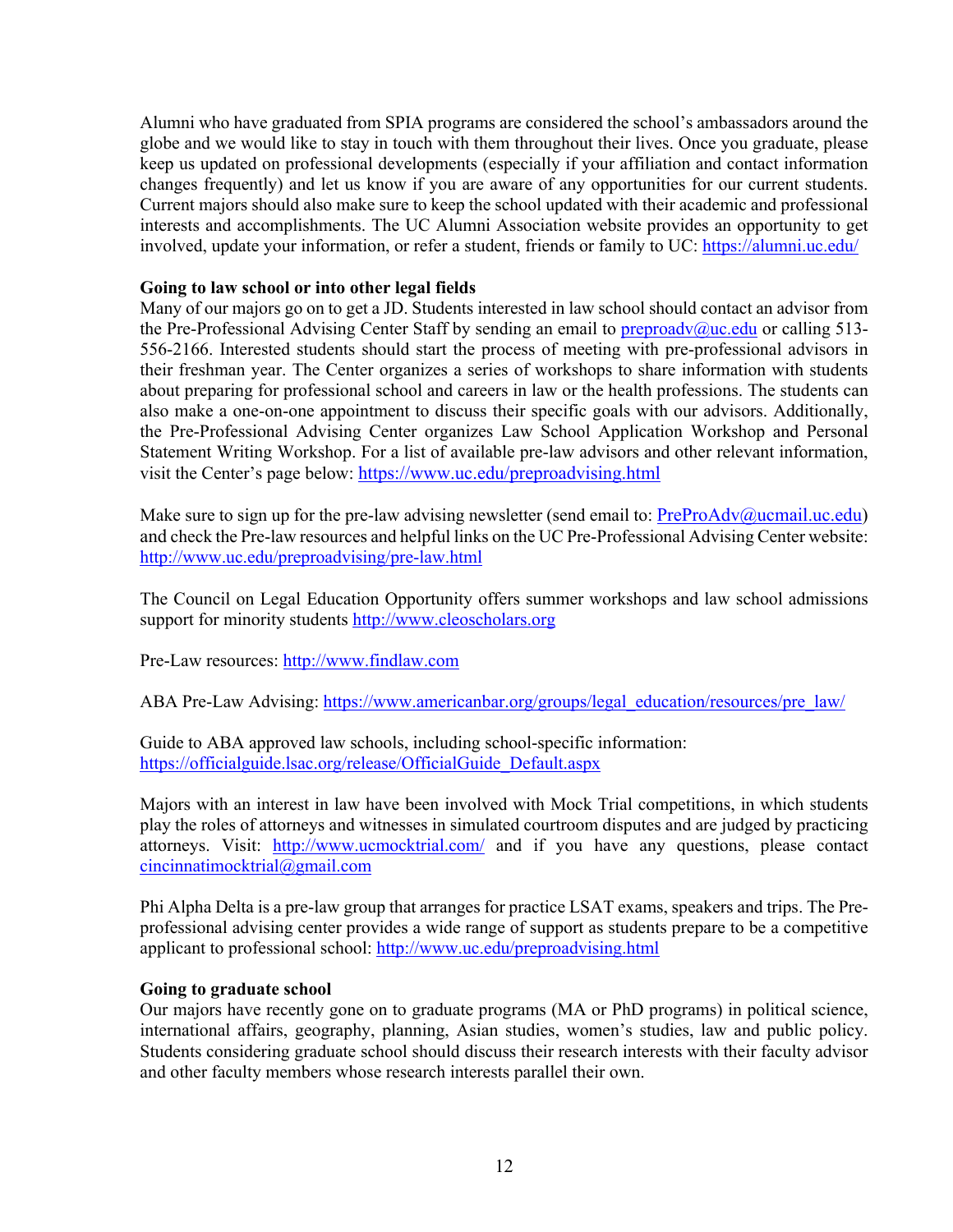In some occasions, it is wise for students to take some time off between undergraduate and graduate studies. Opportunities include Americorps, the Peace Corps, and Public Allies(see information below). Those who want to go directly on to graduate school should start planning in their junior year. Applications usually include transcripts, GRE scores, letters of recommendation from faculty members, and a personal statement or essay. These should be ready to submit by late fall/early winter of the year you wish to commence graduate studies (deadlines vary by program).

Students contemplating graduate school should seriously consider doing a senior thesis or completing a 7000-level graduate seminar to fulfill the capstone requirement. These experiences will give students a sense of graduate level work and will give faculty members, who may be writing letters of recommendation, the best opportunity to evaluate student research potential.

Graduate opportunities in the School of Public and International Affairs at the University of Cincinnati include:

Master of Public Administration program with focus on social justice: <https://www.artsci.uc.edu/mpa.html>

MA in political science <http://www.artsci.uc.edu/departments/polisci/grad/masters.html>

Ph.D. in political science <http://www.artsci.uc.edu/departments/polisci/grad/doctorate.html>

Ph.D. program in political science with concentration in Feminist Comparative and International Politics:<https://www.artsci.uc.edu/departments/spia/grad.html>

MA/JD and Ph.D./ JD joint degree with the UC College of Law <https://www.artsci.uc.edu/departments/spia/grad.html>

# **Getting a job**

Political science and international affairs majors have excelled in a variety of public and private sector careers, including state, local and federal government, law, party politics, secondary education, business, survey research, public relations and journalism.

The American Political Science Association lists dozens of careers for political science majors: <https://apsanet.org/Careers-for-Political-Scientists>

UC's Division for of Experience-Based Learning and Career Education (ELCE) located on the  $7<sup>th</sup>$  floor of Joseph A. Steger Student Life Center, PO Box 210115 offers career guidance and counseling, oncampus recruiting, specialized courses, career fairs, computerized self-assessment tools and other resources to help you choose and prepare for your career: <https://www.uc.edu/campus-life/careereducation.html>

Many graduates benefit from one or two years doing paid service at home or abroad with one of the following organizations:

Public Allies<http://publicallies.org/> Americorps<https://americorps.gov/serve> or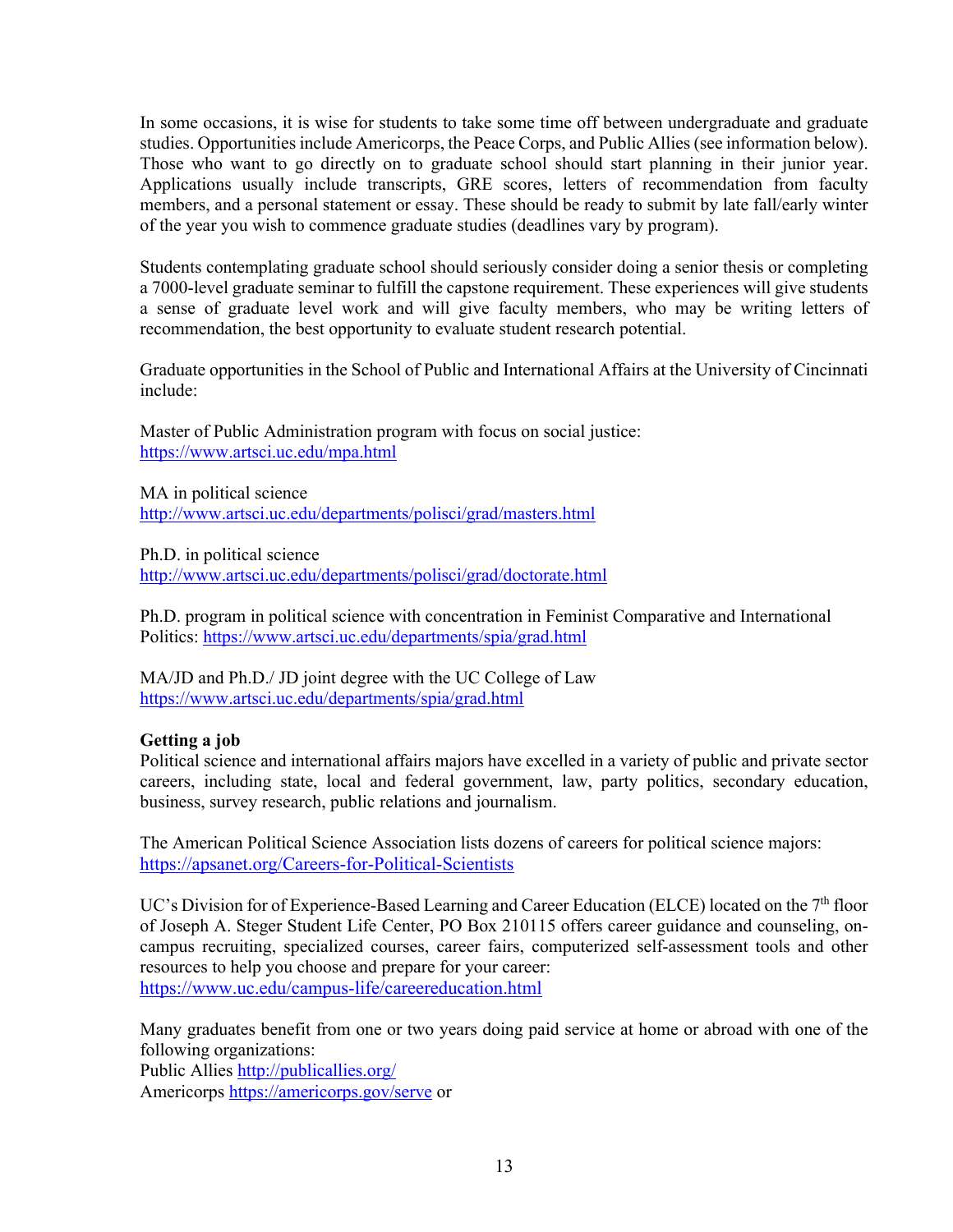The Peace Corps<http://www.peacecorps.gov/>

UC's DAAP offers a community planning degree in partnership with SPIA:

<https://daap.uc.edu/academic-programs/school-of-planning/master-of-community-planning.html>

Helpful resources on careers in Political Science and International Affairs include:

*Careers and the Study of Political Science: A Guide for Undergraduates.* The American Political Science Association, Washington, DC, 2003,

<https://www.apsanet.org/Portals/54/files/Publications/CareersandtheStudyofPoliticalScience2003.pdf> Maria Carland and Candace Faber, *Careers in International Affairs* (9<sup>th</sup> edition). Washington, DC, Georgetown University Press, 2014. For latest up-to-date data about the profession visit APSA's webpage: [http://www.apsanet.org/RESOURCES/Data-on-the-Profession.](http://www.apsanet.org/RESOURCES/Data-on-the-Profession)

# **III. Honors, awards, and grants**

**School Honors** go to graduates with greater than a 3.33 GPA in their major (POL or INTA).

**School High Honors** are awarded to graduates with greater than a 3.67 GPA in their major (POL or INTA) who earn at least a "B" in an approved 7000-level **graduate seminar** or who complete a **senior thesis** (POL 5000-5001) prior to graduation. High honors candidates may take the seminar as early as their junior year but need the instructor's permission. Final GPA is computed at the end of the semester immediately preceding the semester in which the student expects to graduate—for April graduates at the end of Fall semester.

To take a 7000-level course, an undergraduate needs the permission of the instructor. Occasionally, instructors may need to sign an add slip; these are available in school's mail room, 1106 Crosley Tower.) When registering for these seminars online, students will not be able to select undergraduate credits. Undergraduates may need to sign a form (again available in the SPIA's mailroom and in French Hall West, 2nd floor, Mail Location 0037) stating that you are taking a graduate seminar for undergraduate credit. These forms (entitled "Use of graduate credit in partial fulfillment of the requirement for a Bachelor's degree in the College of Arts and Sciences") are to be turned in to French Hall West, 2nd floor. Please, note that the four credit hours for this course cannot be applied to any graduate program if they are counting toward undergraduate credits, and the grade and quality points earned in this course will not be included in your undergraduate GPA.

# **Pi Sigma Alpha Political Science Honor Society**

Pi Sigma Alpha is the national political science honor society. The school inducts new members into the national Political Science Honor Society **Pi Sigma Alpha** each spring term. Students who have met the following requirements may qualify: (1) they have completed 60 credits or more toward their total university credits; (2) they maintain a university and a major (POL and INTA) GPA of 3.3 or higher; (3) they have completed at least 18 credits of POL courses. There is a one-time membership charge of \$35. The school invites eligible junior and senior POL and INTA majors to join this honor society and be recognized at a spring initiation ceremony, which in recent years has been part of the Political Science Student Association's annual awards ceremony in the spring. For more information about Pi Sigma Alpha and its history see its website:

<https://www.pisigmaalpha.org/>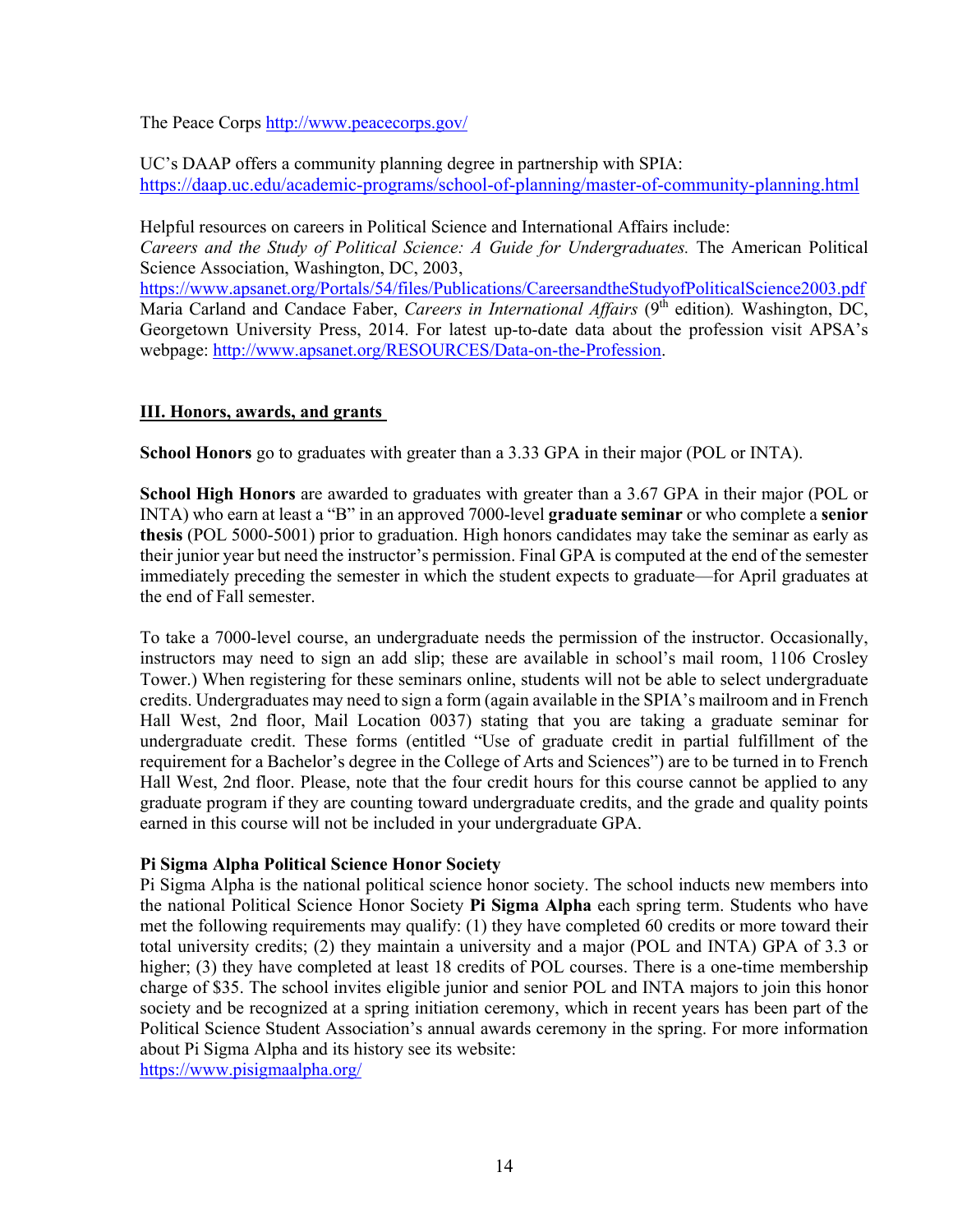## **Eugene P. Ruehlmann Scholarship**

This scholarship named after Eugene P Ruehlmann, Mayor of Cincinnati from 1967-1971 who had tremendous impact on the city, provides funding

supports a current Political Science major committed to excellence. The total award amount is \$2,500; eligible to apply are declared political science majors in their second or third year who have demonstrated financial need. Although completion of all introductory level courses in Political Science (1001, 1010, 1040, 1060, 1080, and 1090) is not required, preference will be given to applicants who have completed or are currently taking as many of these courses (as well as POL 3001C) as possible. Applications for the Eugene Ruehlmann Scholarship are due in January and should be submitted via the A&S centralized application page:

[http://www.artsci.uc.edu/students/undergrad/scholarships.html.](http://www.artsci.uc.edu/students/undergrad/scholarships.html) Latest information and application deadlines, students should visit the scholarship's website:

[http://www.artsci.uc.edu/departments/spia/ruehlmann/default.html.](http://www.artsci.uc.edu/departments/spia/ruehlmann/default.html)

Students need a reference from a faculty member (preferably in Political Science) in order to be considered for the award. The recommendation writers should send their letters electronically to the Director of Undergraduate Studies, Dr. Andrew Lewis (email: [Andrew.Lewis@uc.edu\)](mailto:Andrew.Lewis@uc.edu).

# **Tolley International Human Rights Scholarship**

Named after Emeritus Professor Howard Tolley who taught for almost three decades U.S. Constitutional Law, International Law and Human Rights at UC, this fellowship supports a human rights service project, work experience, research or study abroad of no less than two weeks outside North America. The maximum award amount is \$2,500. Current full time UC undergraduate student with a 2.7 or higher GPA with no delinquent obligations are eligible to apply. The applications will be evaluated based on the merit of the proposal, the student's record, and financial need and preference will be given to INTA and POL students and those pursuing IHR certificate, as well as students raised in the Cincinnati area with no prior travel abroad experience. Applicants are also encouraged to seek UC International Program Grant, William and Shirley Merke Study Abroad, and other A&S awards. Applicants should report all other grants and scholarships received for the project to the IHR Certificate Program Director upon receipt of their award notification. Upon return from the travel abroad, students should submit expenditure receipts for reimbursement and a written report (two or more pages long) to the IHR Certificate Director highlighting the importance of the trip to their education.

The application package should include: Cover Page/Letter, Project Title, Student Information (Name, phone, email, UC ID, Date of birth, GPA, College, Projected graduation date, Academic Major, and certificate program), Country destination, Departure and return dates, Contact Information (Name, phone and email of your Faculty Program Director) and signed approval form with printed name, phone and email of UC Academic Advisor or faculty project mentor. Additionally, the students are required to submit Detailed Statement of Purpose explaining the project (250-300 words) with a Narrative and Budget (include applicant name and project title as page header). Contact your Academic Advisor and/or Program Director with a draft proposal and discuss the details. For more details and application deadlines contact IHR Certificate Director, Professor Stephen Porter, at [Stephen.Porter@uc.edu](mailto:Stephen.Porter@uc.edu) or 513-556- 2463 or visit the scholarship's website:

<https://www.artsci.uc.edu/departments/spia/tolley/default.html>

# **Taft Undergraduate Enrichment Award**

The Charles Phelps Taft research center offers competitive Taft Undergraduate Enrichment Awards of up to \$2,000 to enable students to undertake projects that will enhance their learning experience in their major field. Eligible projects include but are not limited to research expenses, travel to a library,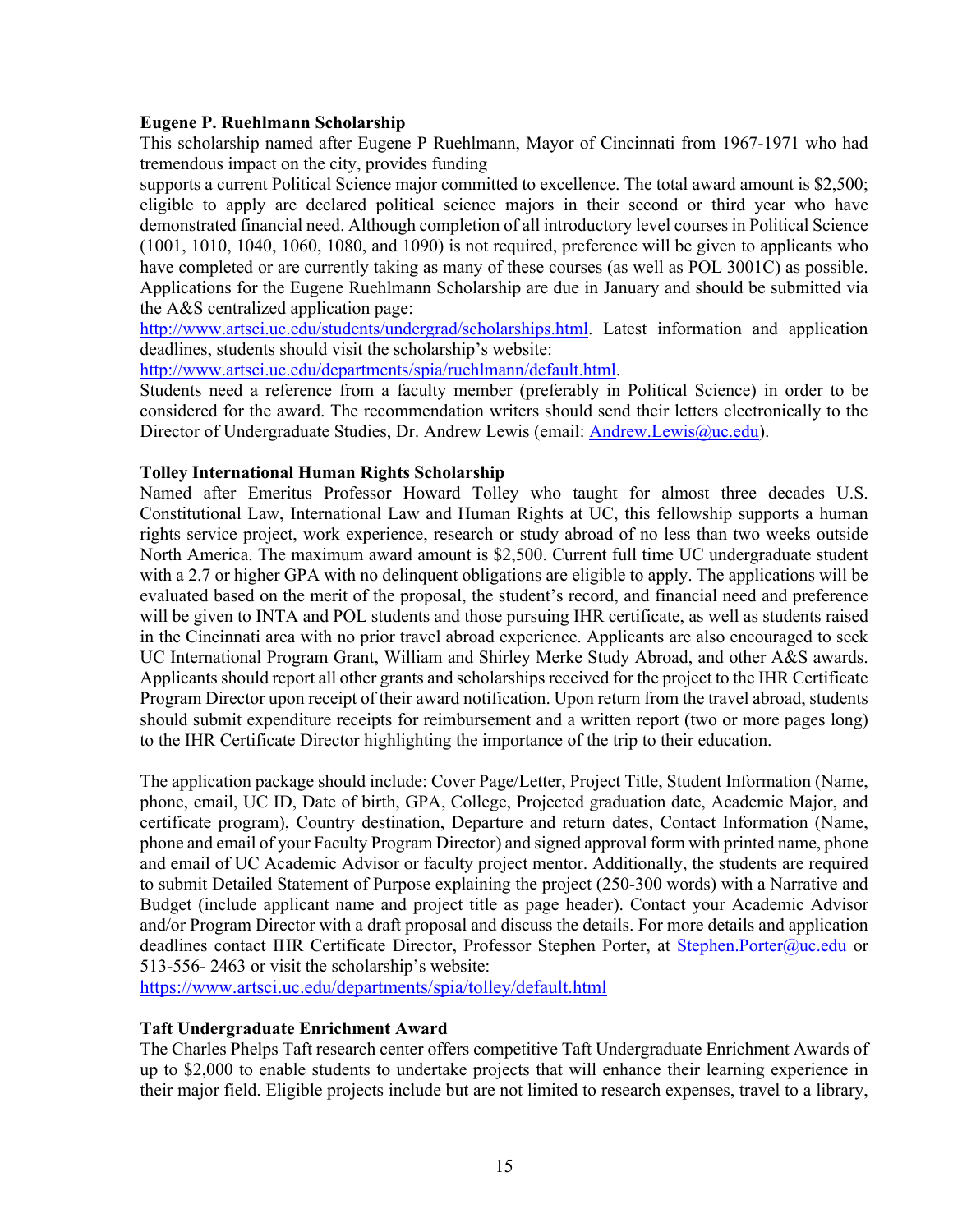archives, museum or conference, a language immersion program, or an organized field trip. This award is also available to undergraduate students who want to attend study abroad programs led by political science faculty. POL and INTA students are eligible to apply if they have completed at least 15 upper division credit hours in their major by the end of the current academic year. Seniors are eligible if the project funded will be completed by the first day of classes of the last semester prior to graduation.

Applications must be electronically through the Taft Research Center website. Each application must contain:

1. Cover sheet;

2. Project description (300-350 words) which includes a clear research component and distinguishes student's enrichment beyond any course credit that might be earned through the project. It should also detail specific anticipated impacts on applicant's intellectual development;

3. Detailed budget and justification;

4. List of courses in your major, credit hours, and grades received;

5. Full Transcript or Grade Report;

6. Two Letters of Recommendation from professors in Taft disciplines who can speak directly to how the project will enrich the student's understanding of his or her major. Letters should be sent to the Undergraduate Program Director in the applicant's academic unit, who will then upload the letters at the time of intradepartmental review;

7. Copy of Grant Application from UC International, if the project involves international travel and is associated with an academic credit bearing experience (i.e., getting a grade).

Those who receive support outside Taft must report such funding to the Taft Faculty Chair upon receipt of award notification. For details about the application process, the reimbursement procedure and the report required upon the completion of the project, see the Taft website:

<http://webcentral.uc.edu/taftawards/programdetail.cfm?programid=19>

# **Taft Undergraduate Research Award**

This competitive program provides research support in the amount of \$2,000 to outstanding undergraduate scholars. It is designed to create incentives for advanced research opportunities at the undergraduate level and to promote both an undergraduate intellectual community and scholarship in the humanities, broadly conceived. Students are required to engage in their particular research projects and present their research at the Taft Annual Research Symposium and the University of Cincinnati humanities NOW Graduate Conference in the spring. Award recipients will also meet once a month, as a cohort, to discuss their projects, intellectual or other related issues, as the core of the Taft Undergraduate Club. Students are required to meet no less than once per month with their faculty mentor and at least twice during the year with the Taft Center Director (typically as part of their monthly meetings). If a SPIA faculty member is currently a Taft Center Fellow, students are also expected to meet with that individual once per term to discuss their projects. Participating faculty members will receive \$500 in remuneration for their time spent mentoring students. Awardees are required to register for POL 5000 and 5001 (3 credit hours per semester), for two sequential semesters. The coursework fulfills the POL and INTA capstone requirement. Students in their junior year, majoring in POL, INTA or another Taft discipline are eligible to apply for this award but must be in contact with the undergraduate program director if their discipline is not POL or INTA. Applicants must have a minimum 3.5 overall grade point average to be considered for this program.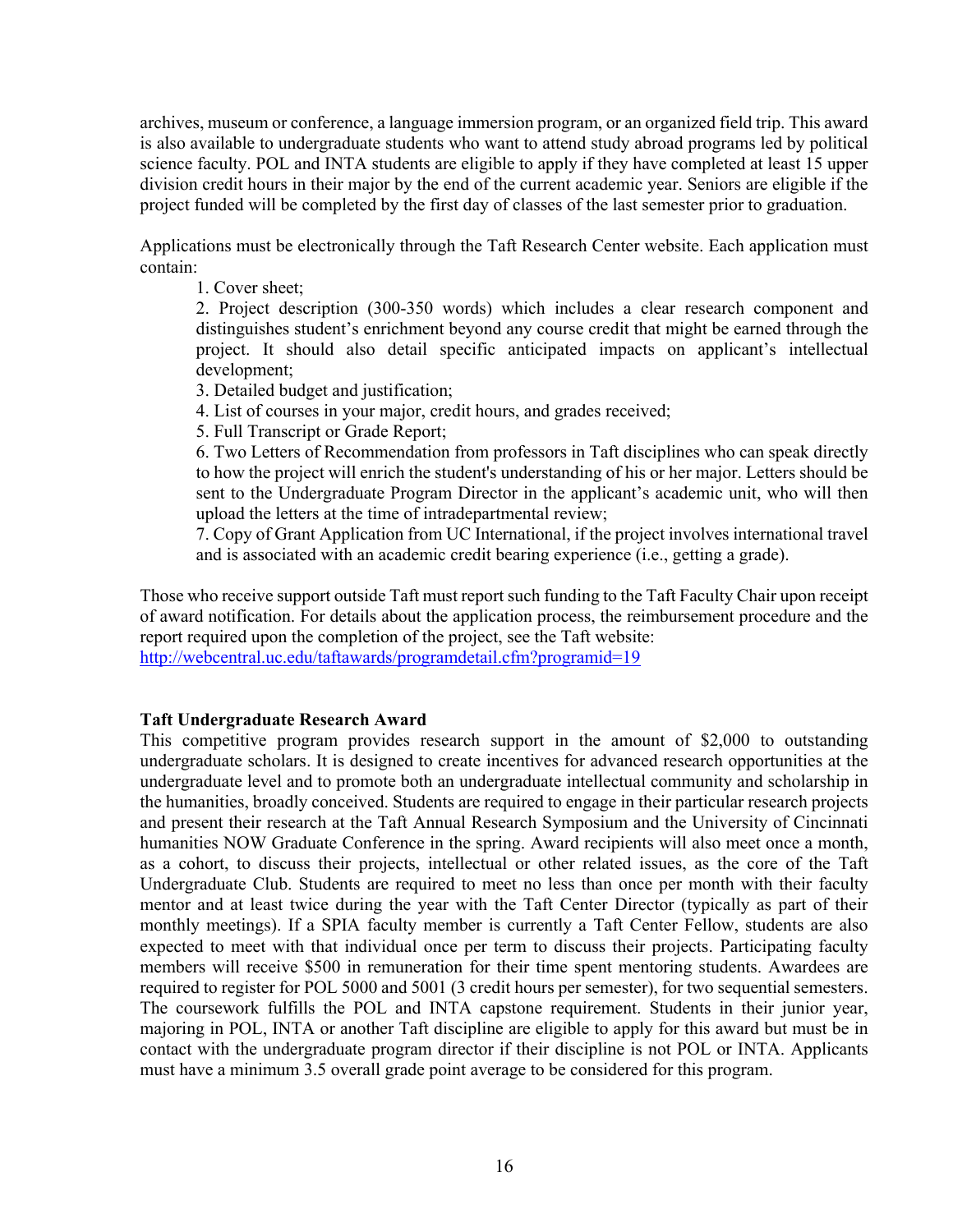Applications will be evaluated for the quality or promise of the applicant's work; the significance of the contribution of the proposed project; the organization, and description of the proposed project; the state of the research; the likelihood that the applicant will complete the project, and others. The applicants should arrange for two letters of support—one from the faculty mentor and another one a faculty member in their academic unit. For selection guidelines and terms of the grant, please visit the award webpage:<http://webcentral.uc.edu/taftawards/programdetail.cfm?programid=23>

## **UC International Scholarship**

UC International offers student grants for education abroad projects. Information about the application process and requirements is available here: <https://studyabroad.uc.edu/>

## **UC International Diversity & Inclusion Scholarship for Study Abroad**

Up to \$1,000 available to support students going abroad on approved academic programs. These funds are awarded via the UC International Scholarship.

#### **National grants, scholarships or fellowships**

Here are lists of nationally competitive scholarships and related links: Core Awards:<https://www.uc.edu/campus-life/nca/awards/core-awards.html> Priority Awards:<https://www.uc.edu/campus-life/nca/awards/priority-awards.html> Other Awards: <https://www.uc.edu/campus-life/nca/awards/other-awards.html>

#### **Other UC honors**

Here is a quick guide to the other kinds of honors at UC.

The university gives "**Latin Honors**" at graduation [http://www.uc.edu/registrar/graduation/policies/latin\\_honors.html](http://www.uc.edu/registrar/graduation/policies/latin_honors.html)

These are based on your university GPA as follows: University Grade Point Average between: 3.60 and 3.7499 Cum Laude 3.75 and 3.8999 Magna Cum Laude 3.90 and 4.0000 Summa Cum Laude

The University of Cincinnati has a **University Honors Program** (UHP) which admits outstanding freshmen as well as some current UC students. Students should consider applying for UHP. For additional information visit:<https://www.uc.edu/campus-life/honors.html>

The College of Arts and Sciences has **A&S Honor Scholars Program**. It is geared toward students with broad interests in many different areas of study, especially in the humanities and social sciences. The program offers a stipend, opportunities for research, paid internships and mentoring from distinguished faculty, see:

[https://www.artsci.uc.edu/information/futureundergrad/honors-scholars.html.](https://www.artsci.uc.edu/information/futureundergrad/honors-scholars.html) POL and INTA students are strongly encouraged to apply. Students should contact Derrick Robertson (email: roberdb $@$ ucmail.uc.edu) for additional information.

**Phi Beta Kappa** is the nation's oldest and most widely known academic honor society. The college chapter invites excellent students to join in their senior year. The school encourages students to accept this widely recognized honor. For more information visit the society's website at: [https://www.pbk.org/](https://www.pbk.org/web)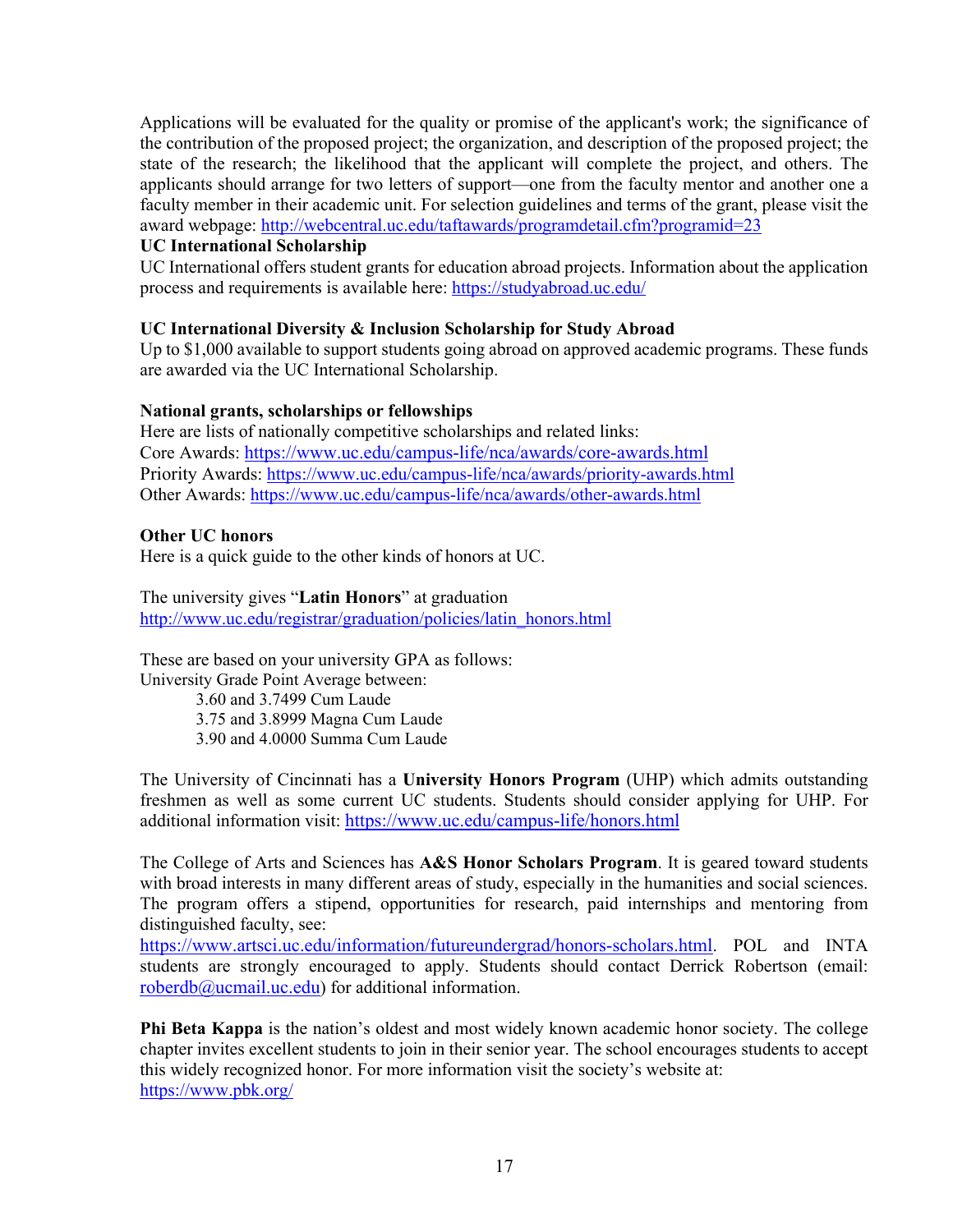## **College and university awards**

Recent graduates from SPIA have won (often on multiple occasions) nationally competitive awards like Ralph Bunche, Clinton and Paradise Fellowships and several of UC's most prestigious college and university awards: Presidential Leadership Medal of Excellence, the Eleanor Hicks Award for outstanding female graduate, the McKibben medal for outstanding male graduate, C-Ring Award to the Outstanding Graduating Senior Woman at UC, Marian Spencer Diversity Ambassador Award, Spirit of Community Award for A&S, Tolley Fellowship, Seasongood Good Government Foundation Internship and others.

Students are encouraged to apply for various A&S scholarships through the college website: <http://www.artsci.uc.edu/students/undergrad/scholarships.html>

# **IV. Student organizations**

# **Students Association (SPIA-USA)**

POL and INTA majors can join the Political Science Student Association, which has organized events ranging from political film screenings to a discussion with former death row inmates, electoral debate watches and even a local poetry slam artist/activist. In the past they have organized a spring reception and awards ceremony to recognize many students' accomplishments and say goodbye to graduating seniors. SPIA-USA will serve as connection between current Political Science and International Affairs majors and successful UC alumni who can provide information about professional opportunities and mentoring to current and future students. This organization provides a great opportunity for students to get to know each other and get involved. Please email:  $SPIA-UG@uc.edu$ for further information.

## **Student government and other student organizations**

Many POL and INTA majors are involved in student government and other student organizations on campus. These organizations are managed by Student Activities and Leadership Development (SALD). For a list of student organizations see<https://www.uc.edu/campus-life/sald.html>

# **V. Experiential Learning**

The College of Arts and Sciences requires all A&S undergraduate students to fulfill an experiential learning requirement during their college career. Students can choose to fulfill this requirement in one of the following three ways: First, they can complete an **internship** for academic credit. Second, they can participate in a short-term or semester long **study abroad** program and earn a study abroad credit toward their degree. Third, they can enroll in a UC course that has a **service learning** component.

## **Internships**

POL and INTA students are eligible to pursue internships for academic credit if they are in good standing with 2.00 GPA or higher and have completed successfully at least **18 credits** in their major prior to the **academic term** during which they plan to start their internship or enroll in the creditbearing course. Students should plan ahead and discuss this opportunity with their faculty advisor.

The School of Public and International Affairs offers internships locally, nationally and internationally and maintains a database of available opportunities shared via SPIA's undergraduate listserv. For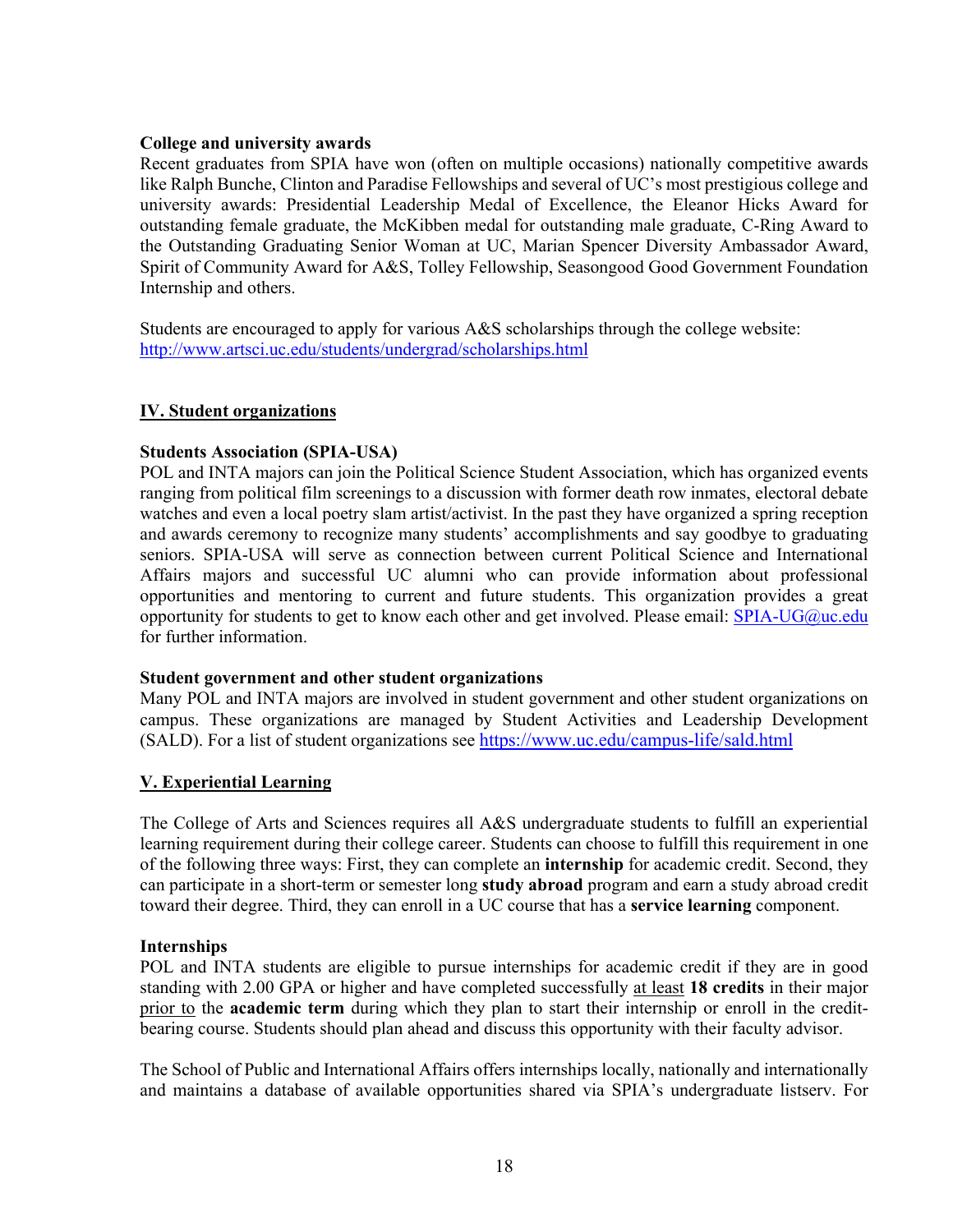additional information visit: [https://canopy.uc.edu/.](https://canopy.uc.edu/) The Division of Experience-Based Learning and Career Education (ELCE) offers career coaching, employer/ partner services and professional development workshops. ELCE maintains a database with internship opportunities, organizes career fairs and holds interview days on campus for students interested to pursue internships. For details contact Paula Harper at Paula.Harper@uc.edu or 513-556-9811.

Internships provide opportunities to POL and INTA students to explore particular areas of professional interest and acquire valuable experience and transferrable skills, while also receiving academic credit. SPIA makes announcements of events and internship opportunities (including campaigns and elections) via our listserv. In doing so, the school does not endorse any candidates, political party, politician, or ideology. Placements are available with agencies that are involved in a variety of areas, including law, government, and the electoral process, as well as diverse international, human rights, civic and public policy concerns. While there are no guarantees that successful internship will lead to a job offer, data show that students who have completed internship programs are more likely to start successful careers shortly upon graduation.

ELCE offers a special course (PD 2070, 3 credits, in-class instruction) where students explore academic internships, and which precedes the internship program. The course prepares future interns how to find internships, prepare successfully for an interview and succeed in the job. PD 2070 counts toward the 120 total college credits but will NOT count toward any of the major requirements. The school recommends the students to complete PD 2070 before they start their internships programs. However, the course is not a prerequisite to complete an internship and earn academic credit toward it.

SPIA suggests two ways to complete internship for academic credit—through POL 4090 or through INT 3001. Only up to 3 credits from each of these courses can count toward "Additional POL or INTA electives." Also, students who choose to complete International Human Rights Certificate (IHR) can apply 3 credits toward the "Core Requirement II: Internship/Capstone." Students who complete War, Peace and Security Certificate (WPS) or Legal Studies Certificate (LEGS) should check in with their advisor to confirm if the internship is relevant and can be accepted toward the coursework in their program.

Students can register for POL 4090 if they can arrange internships on their own. POL 4090 (3 credits only) is offered during Fall Semesters but students can commence and possibly complete part of their internship in the spring or in the summer. If the internship starts late in the fall and continues in the winter, the student will be assigned an "In Progress" (SP) grade until their program is complete. The internship project should involve at least 120-150 hours of work on the site. Students are required to complete student and agency contract, journals, and include their supervisor's evaluation. POL 4090 internship forms are available here: [http://homepages.uc.edu/~ivanovid/pdfs/internship.pdf.](http://homepages.uc.edu/%7Eivanovid/pdfs/internship.pdf)

Additionally, they complete a reflection paper (8-10 pages, 2,500-3,000 words) that surveys academic literature on the topic of their internship and explains the theoretical implications of their practical experience. For details contact the coordinator for the SPIA internship program, Dr. Ivanov (email: [ivanovid@ucmail.uc.edu\)](mailto:ivanovid@ucmail.uc.edu).

POL and INTA students can also earn academic credit via INT 3001 (0-12 credits) offered by ELCE. These credits will count toward the total number of credits needed for graduation. 3 of these credits can count toward coursework in Political Science (POL) and International Affairs (INTA) if the internship experience is relevant to these major programs. INT 3001 modules are customized specifically for Political Science and International Affairs students. For details contact Paula Harper (email: [Paula.Harper@uc.edu\)](mailto:Paula.Harper@uc.edu). Detailed information about pathways to earn academic credit through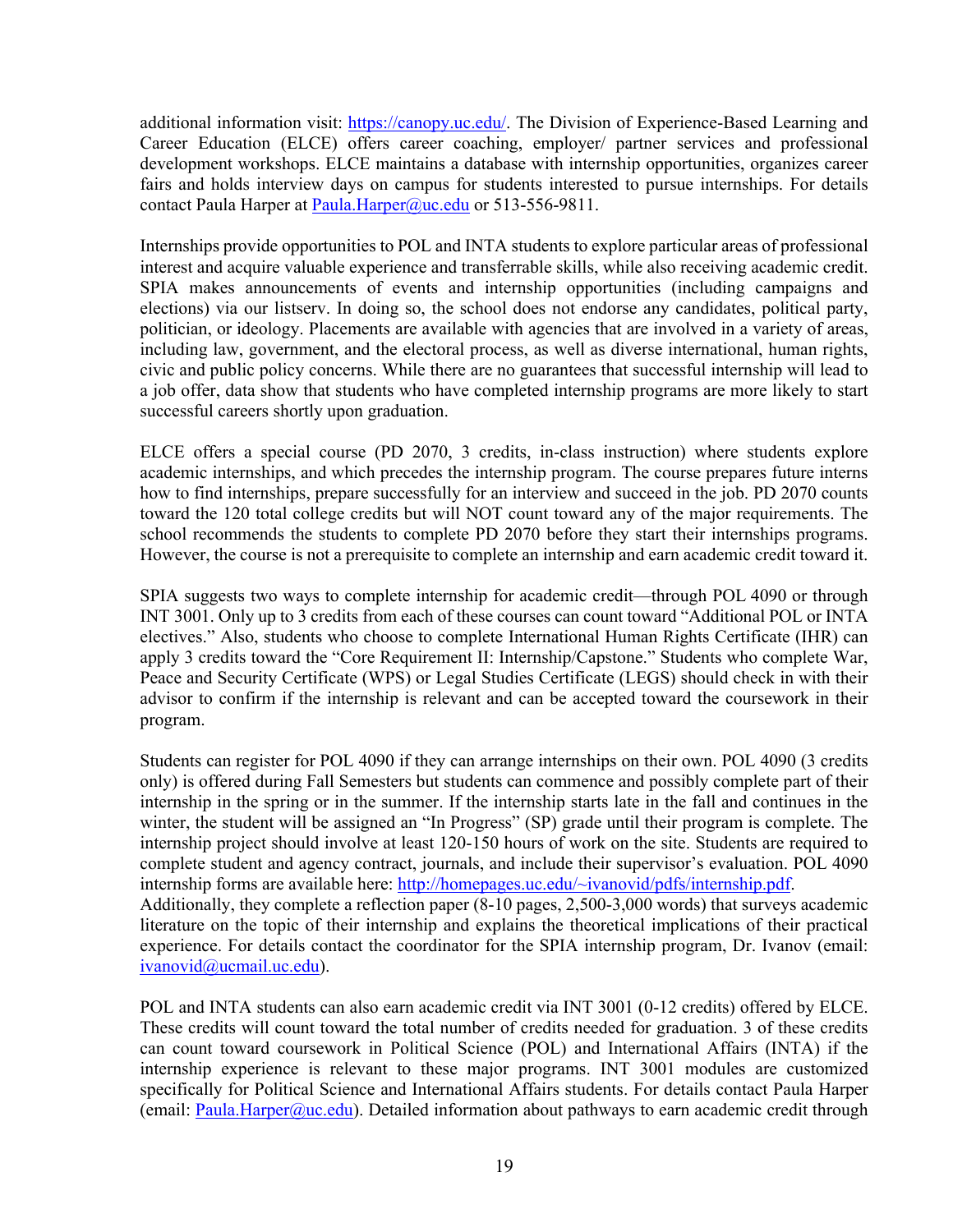ELCE is available here: <https://www.uc.edu/campus-life/careereducation.html>

ELCE maintains an internship listserv and the school encourages our students to sign up for it. Additional information is available here: [https://uc.joinhandshake.com/login.](https://uc.joinhandshake.com/login) Helpful links to internships also can be found on the American Political Science Association's website: [http://www.apsanet.org/RESOURCES/For-Students/Internship-Resources.](http://www.apsanet.org/RESOURCES/For-Students/Internship-Resources)

As interns, students are expected to behave professionally and be aware of and observe norms of privacy and confidentiality in the internship workplace. They should also contact immediately the instructor for the internship course or the Director of Undergraduate Studies if the internship does not meet their expectations or if they face other issues that include harassment on the workplace.

The UC Center for Community Engagement offers numerous experiential opportunities: [https://www.uc.edu/campus-life/cce.html.](https://www.uc.edu/campus-life/cce.html) SPIA does not officially endorse any of these programs. Students should contact the Director of Undergraduate Studies or the Undergraduate Advising Coordinator if they have any issues obtaining academic credit for their internships. Additional information can be found here:

<http://www.artsci.uc.edu/departments/spia/undergrad/internships.html>

# **Internship and Co-op Funding Rules and Requirements**

Students who have been accepted to a public policy internship are eligible to apply for a financial stipend from the University of Cincinnati through the School of Public and International Affairs. The eligibility requirements include:

- The student should be completing an internship, or a co-op experience related to public policy, citizenship, or politics that includes 150 or more hours of work. Preference will be given to those who are enrolled in POL 4090, INT 3001, or COOP course.
- The student should have accumulated at least 18 credits in their major prior to the semester during which they will being their internship.
- The stipend will be disbursed pending successful completion of the internship or co-op experience, as well as an exit survey.
- The student should have an overall GPA of 2.5 or higher.
- To earn academic credit, the student should register for POL 4090, INT 3001, COOP course, or similar courses through which they can earn credit toward their EL requirement.

The standard stipend is in the amount of \$1,500 for academic year 2021-2022. Students can also apply for an additional \$1,000 housing stipend if they complete a residential co-op or internship outside of Greater Cincinnati.

To apply for a stipend, students should complete an [online application](https://docs.google.com/forms/d/e/1FAIpQLScTWYZl-eDMOvDWlptAygOttNCsrJS9434v7KcT0QIHygsKEg/viewform?usp=sf_link) after acceptance of their internship/co-op position. The application asks for the following information

- Name, major, number of credit hours completed at the time of application (including current semester registration), and overall GPA.
- The internship position which they have been accepted and a brief description of their duties (150 words).
- A PDF or Screenshot confirming their acceptance of this position.
- Confirmation that the student plans to complete at least 150 hours of work related to the internship. If uncertain, the student needs to confirm that they will work with their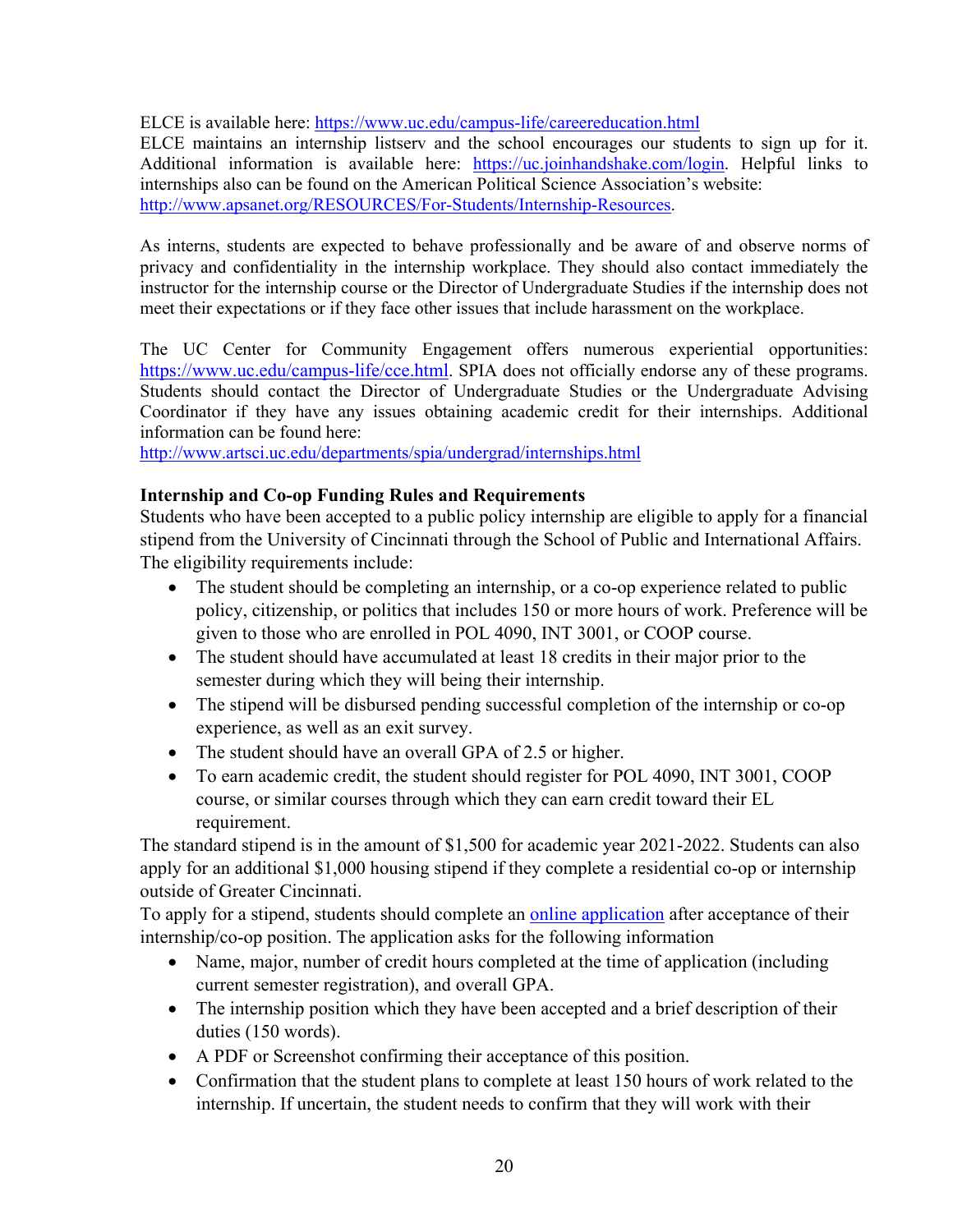internship coordinator to make sure that the 150-hour requirement is fulfilled.

• A brief (less than 200-word) statement how their internship or co-op experience meets the public service expectations for this stipend.

Deadlines, Preferences, and Rules: Applications will be considered on a rolling deadline, evaluated in the order in which they are received. Preference will be given to students who are requesting funding for the first time and are completing their Experiential Learning requirement. Students may apply multiple times, but they may only receive funding once per academic year. Questions should be directed toward the Department's Internship Coordinator, [Dr. Ivan Ivanov.](mailto:ivanoid@ucmail.uc.edu)

# **Undergraduate Teaching Assistantships**

SPIA offers Undergraduate Teaching Assistant Program (UGTA) in partnership with UC Learning Commons. Undergraduate students can serve as Learning Assistants (LAs) to assist instructors in large introductory classes, lead weekly reviews and discussion sections and provide assistance to their peers. The LA positions come with a stipend. Eligible to apply are Political Science and International Affairs majors who have earned at least seventy (70) or more college credits with 3.5 GPA and have already completed POL 1001 and the introductory course for which they will serve as UGTA. Interested students should apply no later than June 1 for the academic year which begins in August. The application package should be submitted to Daniel Dale (email:  $\text{Daniel}(\Omega)$ uc.edu) and should include: (1) a statement of interest outlining student's academic interest, completed coursework and explanation how this experience will be relevant for their future professional and intellectual development; (2) a CV or resume and; (3) names and contact information of two faculty who have agreed to serve as references for these student applicants. More information about UC Learning Commons is available here:

[https://www.uc.edu/learningcommons.html.](https://www.uc.edu/learningcommons.html)

Those who are selected to participate in the UGTA program will be notified before the beginning of the semester during which they serve as LAs. Undergraduate Assistants will be required to complete orientation with Learning Commons and undergo training from Center for Excellence in Teaching and Learning and UC's First Year Commons program before they can serve as UGTAs. Undergraduate Assistants can register for POL 4091 UG Teaching Assistantship course (1 credit) to academic credit toward their major and also fulfill the A&S experiential learning requirement. UGTA should comply with UC Student Code of Conduct and with FERPA. Upon completion of their duties for the semester, LAs may be asked to submit a written report and/ or a reflection paper. More information about the program is available here:

[http://homepages.uc.edu/~ivanovid/pdfs/ugta.pdf](http://homepages.uc.edu/%7Eivanovid/pdfs/ugta.pdf)

## **Washington Center (TWC)**

Many UC students participate in the **Washington Center Program**, which combines academic coursework and experiential learning taking place in Washington, D.C. University of Cincinnati's ELCE serves as a campus liaison for the Washington Center Program: <https://twc.edu/>

TWC students typically receive 15 UC credits and up to 6 of these credits could count toward POL or INTA majors. These credits show up under free electives and will be processed manually as exceptions toward the major coursework upon request by the student's academic advisor. Students discuss with their A&S and faculty advisors the coursework and experiences they plan to complete through TWC before going to Washington, DC. Upon return, they may be asked to share course syllabi and internship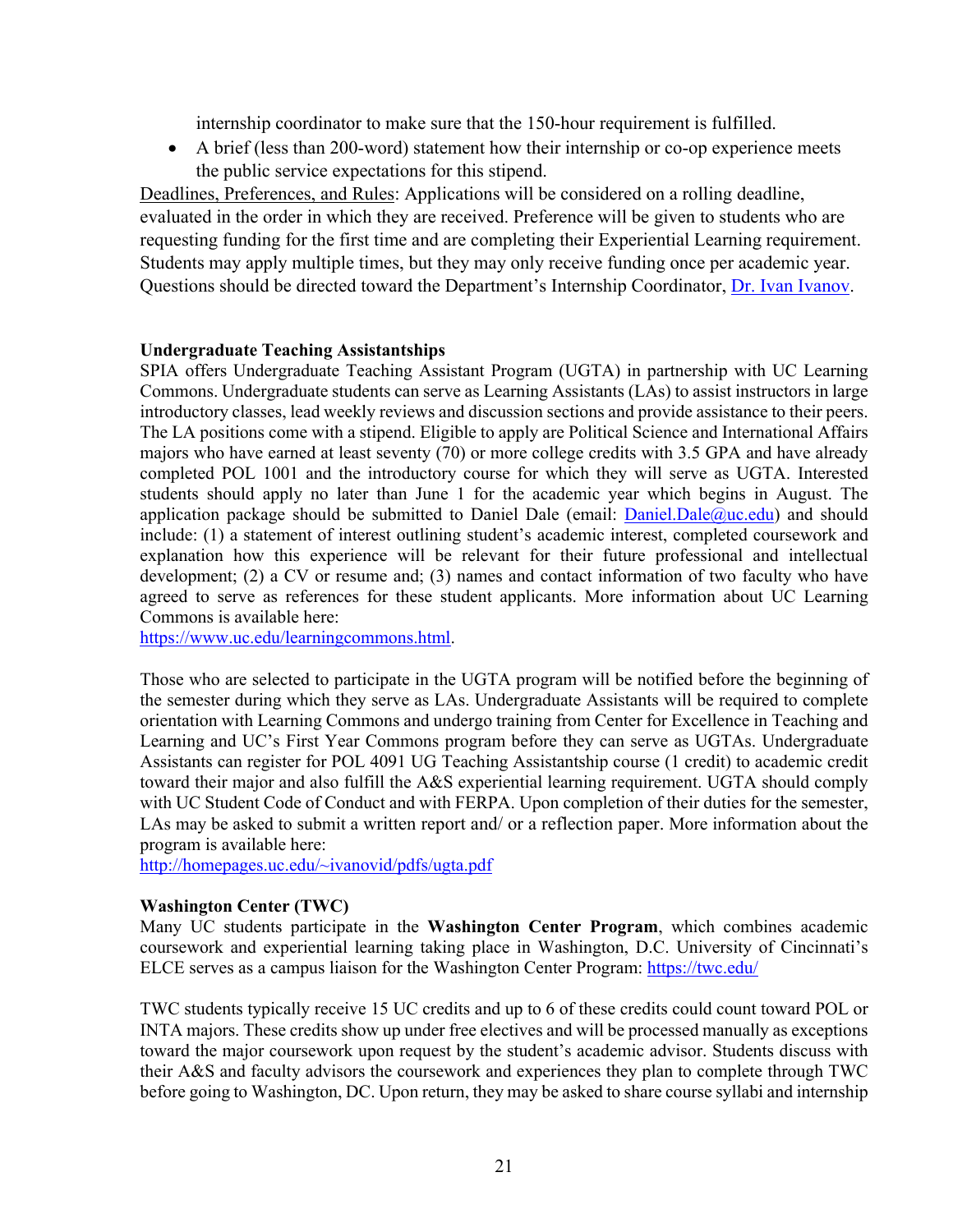portfolio with their advisors or the Undergraduate Advising Coordinator to ensure credit toward their major coursework.

# **Model United Nations Team**

UC's Model UN Team participates in several national and international conferences, learning about how the UN works by representing delegations from a variety of countries and working together to grapple with real-world problems, including nuclear proliferation, human rights, and terrorism.

There are many POL and INTA majors on the Model UN team, but it is open to students from all UC academic programs. Interested students should sit in on a meeting to see if they would like to join. Contact the Model UN team's faculty advisor, [Dr. Al Klein](mailto:kleinab@ucmail.uc.edu) to sign up for the Model UN team's meetings and activities. Students can also register for POL 4081 Decision-making in International Organizations (1 credit) pending Undergraduate Director's approval if they plan to participate in conference that take place outside of the United States. In this way, they can apply for funding from UC International and can also fulfill the College of Arts and Sciences' study abroad/ experiential learning requirement. Team members can also register for other Political Science (such as International Law and Organization; International Institutions) where they may have their delegate portfolio accepted as a part of the required work in these classes.

# **Mock Trial Team**

Majors with an interest in law have been involved with Mock Trial competitions, in which students play the roles of attorneys and witnesses in a simulated courtroom dispute and are judged by practicing attorneys. For details visit:<http://www.ucmocktrial.com/>

# **Model APEC**

POL or INTA students can get leadership experience through the APEC (Asia Pacific Economic Cooperation) Simulation, in which teams of our undergraduates lead local high school students from a wide range of area schools in an interactive simulation of an APEC meeting, held annually on the UC campus.

Model APEC is a student simulation of the Asia Pacific Economic Cooperation (APEC) forum. APEC's 21 member countries range from Chile to Canada, Mexico to Malaysia, and Australia to China. The topics covered by APEC range from trade and investment to environmental and health concerns to global politics and the war on terrorism. Students interested in participating in this simulation should contact Professor Dinshaw Mistry (email: [Dinshaw.Mistry@uc.edu](mailto:Dinshaw.Mistry@uc.edu) or [modelapec@uc.edu\)](mailto:modelapec@uc.edu).

## **Study Abroad**

We encourage students to study abroad and routinely count many of the credits our students earn abroad toward our majors. Be sure to discuss your study abroad program with your A&S or faculty advisor before you leave and upon your return to ensure that credits will be counted toward your major.

## **Political Science Study Abroad Program in Brussels and The Hague**

SPIA offers a faculty led-study abroad program in The Hague and in Brussels, where the students will visit numerous international institutions, attend hearings at international courts, and interact with officials and policy makers to discuss issues of international cooperation, European politics and global institutions. For further details and future offerings, contact Dr. Ivanov at [Ivan.Ivanov@uc.edu.](mailto:Ivan.Ivanov@uc.edu) You can also visit the past programs' webpages of to learn about this experience: [http://homepages.uc.edu/~ivanovid/abroad2019.htm](http://homepages.uc.edu/%7Eivanovid/abroad2019.htm)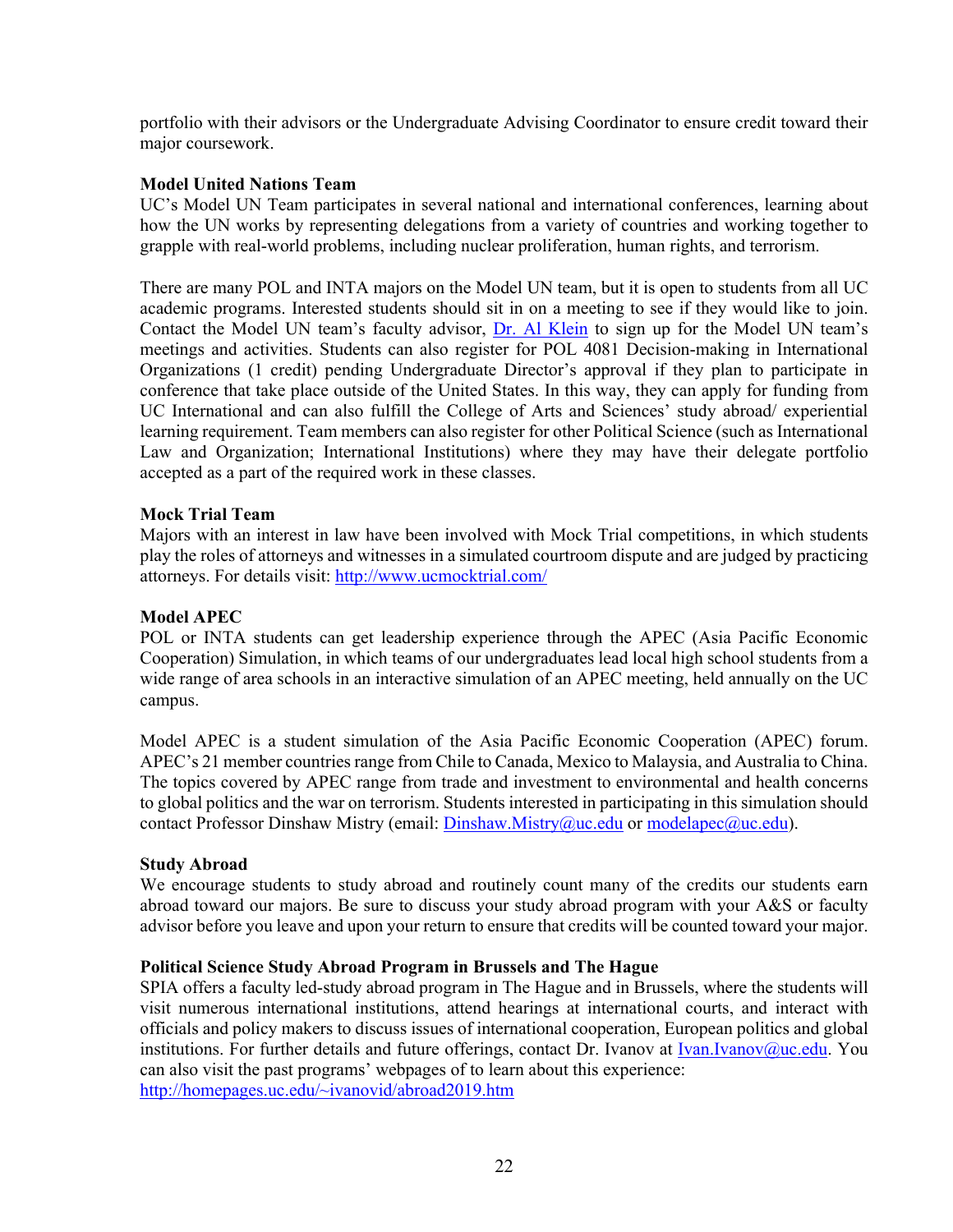UC International offers practical information and grants to students interested in studying abroad to help choose a program and plan for it academically and financially. See their website: <https://www.uc.edu/about/international.html>

UHP offers grants for experiential learning which include opportunities to study abroad: <https://www.uc.edu/honors/students/grants.html>

# **Institute for Policy Research**

Students may find employment or valuable methodological experience at UC's Institute for Policy Research (IPR) [\(https://www.uc.edu/about/ipr.html\)](https://www.uc.edu/about/ipr.html) The IPR's primary line of business is public policy research*.* The IPR currently employs full-time professional staff members and undergraduate and graduate student workers; additional consultants are employed as needed.

The IPR is directed by Dr. Kimberly Downing and Dr. Eric W. Rademacher. Both serve as Affiliated Research Faculty in the School of Public and International Affairs. IPR's research staff collaborates with faculty and staff representing diverse academic disciplines and with clientele at the national, state, regional, and community levels from the governmental and not-for-profit sectors. The IPR has established the Ohio Poll, the Online Analysis and Statistical Information System (OASIS) and Health Landscape. *The Ohio Poll* is a regular statewide RDD survey of Ohio adults which monitors public preferences on state and national policy issues. *OASIS* is an innovative, web-based tool that gives the general public and policy-makers unparalleled access to public-release health and social science data. *Health Landscape* serves as an interactive web atlas that enables health professionals, policy makers, academic researchers and planners to geographically combine, analyze and display information in ways that promote understanding and improvement of health and healthcare.

# **Individual Work**

Upper division majors wishing to pursue a narrowly defined subject in more depth than is possible within a single course may ask a faculty member to supervise extensive independent reading for up to four credits in American Politics (4010), Political Theory (4040), Comparative Politics (4060), or International Relations (4080). The student must have completed basic course work in the area before proposing an individual work project. In order to obtain the necessary approval of both the supervising professor and the Director of Undergraduate Studies, the student must prepare a written proposal listing the materials to be read and providing a schedule of meetings with the faculty supervisor to discuss the course requirements (readings, assignments, papers, etc.). To receive academic credit, the student must complete a written report. Research topics should be generated by the student, although they may undergo modification during the process of discussion with a faculty member. The completed proposal signed by the supervising professor along with supporting narrative should be turned in to the Undergraduate Director for review by the last day of class in the semester before the work is to be taken.

The purpose of independent study is to provide scholarly opportunities for students who wish to pursue special academic interests that cannot be accommodated within the existing curriculum. Independent study is intended primarily for juniors and seniors who have already mastered basic materials in their specialized field of study within Political Science. It is an unusual opportunity for undergraduates to work one-on-one with a member of our faculty to design their own course with readings, research and written work tailored especially for them. Individual instructors provide such work on a voluntary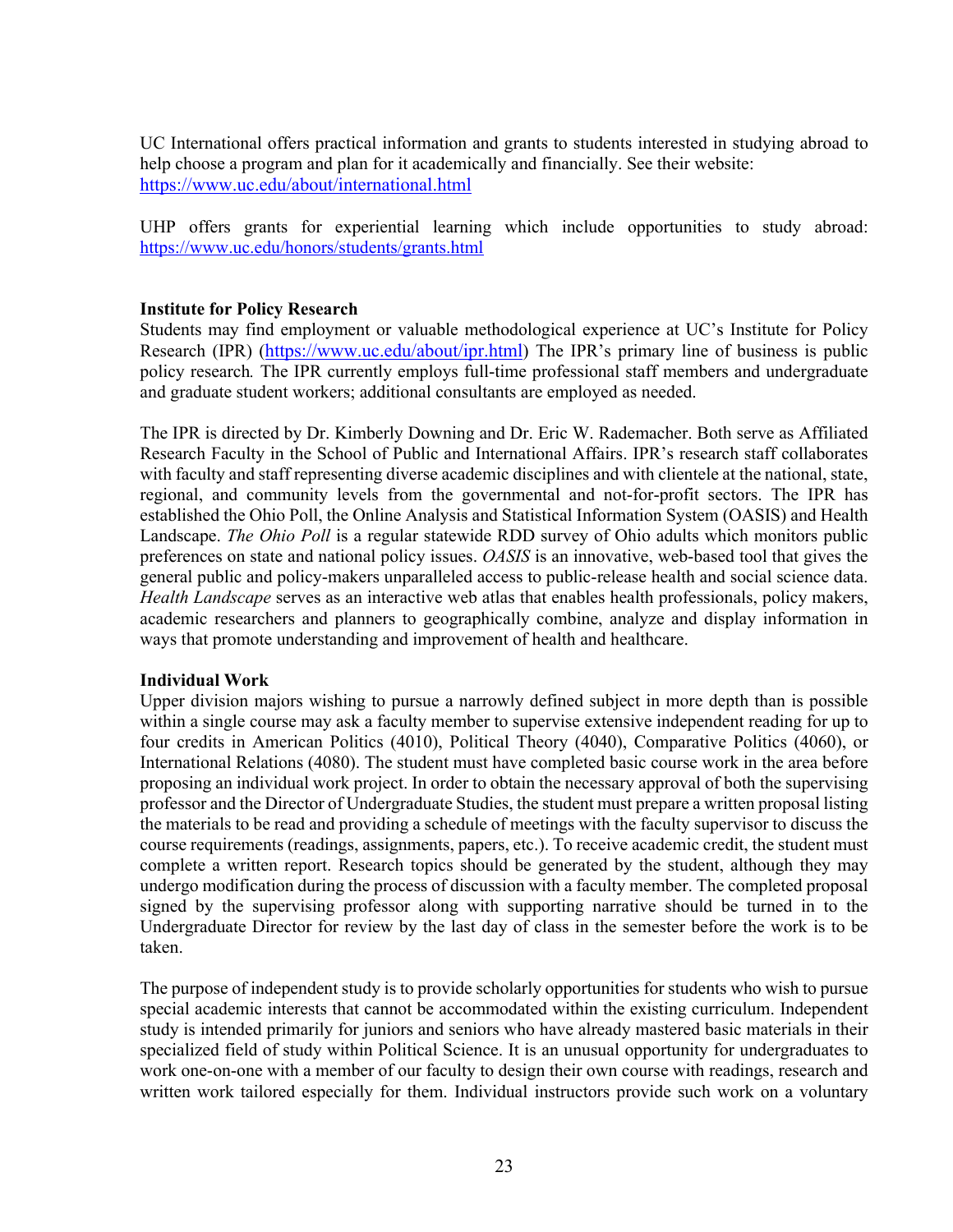basis, but not all students and interests can be accommodated. Individual Work is not a way of accommodating students who cannot fit a particular course into their schedule; it is not a way of taking a course that they have been closed out of; and most assuredly, it is not an easy way of getting three or more Political Science credits. Yet, it can be a most fulfilling academic experience for sincere students who feel they have the drive and interest to engage in serious academic pursuits outside of the ordinary framework of the classroom. Generally, three hours of work per week are expected for each hour of academic credit earned through the individual work, so the typical workload would be 9 hours per week for a 3-credit independent study.

No more than 3 credit hours of individual work or a total of 6 hours in all "special" coursework (including individual work) should be applied toward their major. The school encourages students interested in pursuing individual research to consider completing a two-semester senior thesis (POL 5000 and 5001) rather than a one-semester individual work.

In exceptional cases, individual instructors may agree to supervise an independent study that includes other unique experiences (e.g., a program sponsored by the State Department or other governmental agencies). In these cases, the independent study would also require a modified academic component for students to earn academic credit. The Director of Undergraduate Studies will approve such an arrangement only in special circumstances and only with the strong support of the student's supervising instructor.

# **VI. Faculty**

## **Faculty Research and Teaching**

The SPIA faculty members have research and teaching expertise in American Politics, survey methodologies, international and homeland security studies, law and human rights, religion, media, gender, identity and politics, Asian and European studies, public and environmental policy, journalism and mass media among other areas. Political Science faculty have won university-wide awards for teaching, research and student-faculty relations and have been Fulbright Scholars in Austria, Canada, India, the Netherlands, South Africa, South Korea, the United Kingdom and Turkey.

Please visit SPIA's website to learn more about faculty publications and research. This is particularly important if you are considering a senior thesis, because you should work with a faculty member whose expertise align with the student's proposed thesis topic.

## **SPIA Director**

The SPIA Director is Professor Richard Harknett. His email is [Richard.Harknett@uc.edu.](mailto:Richard.Harknett@uc.edu) The Director oversees the entire operation of the school and represents the SPIA to the Dean and other administrative officers of the University. The Director has primary responsibility for the allocation of School funds, appoints the Directors of Graduate and Undergraduate Studies, schedules courses, presides over the Advisory Committee and establishes other committees as they are needed.

## **Undergraduate Director**

The current Undergraduate Director is Dr. Andrew Lewis [\(Andrew.Lewis@uc.edu\)](mailto:Andrew.Lewis@uc.edu). Dr. William Umphres serves as the Director of the Legal Studies Program. An Undergraduate Committee of faculty advisors and two student representatives meets as needed to consider proposals for curriculum revision, undergraduate awards, program assessment and other issues of importance for undergraduate affairs.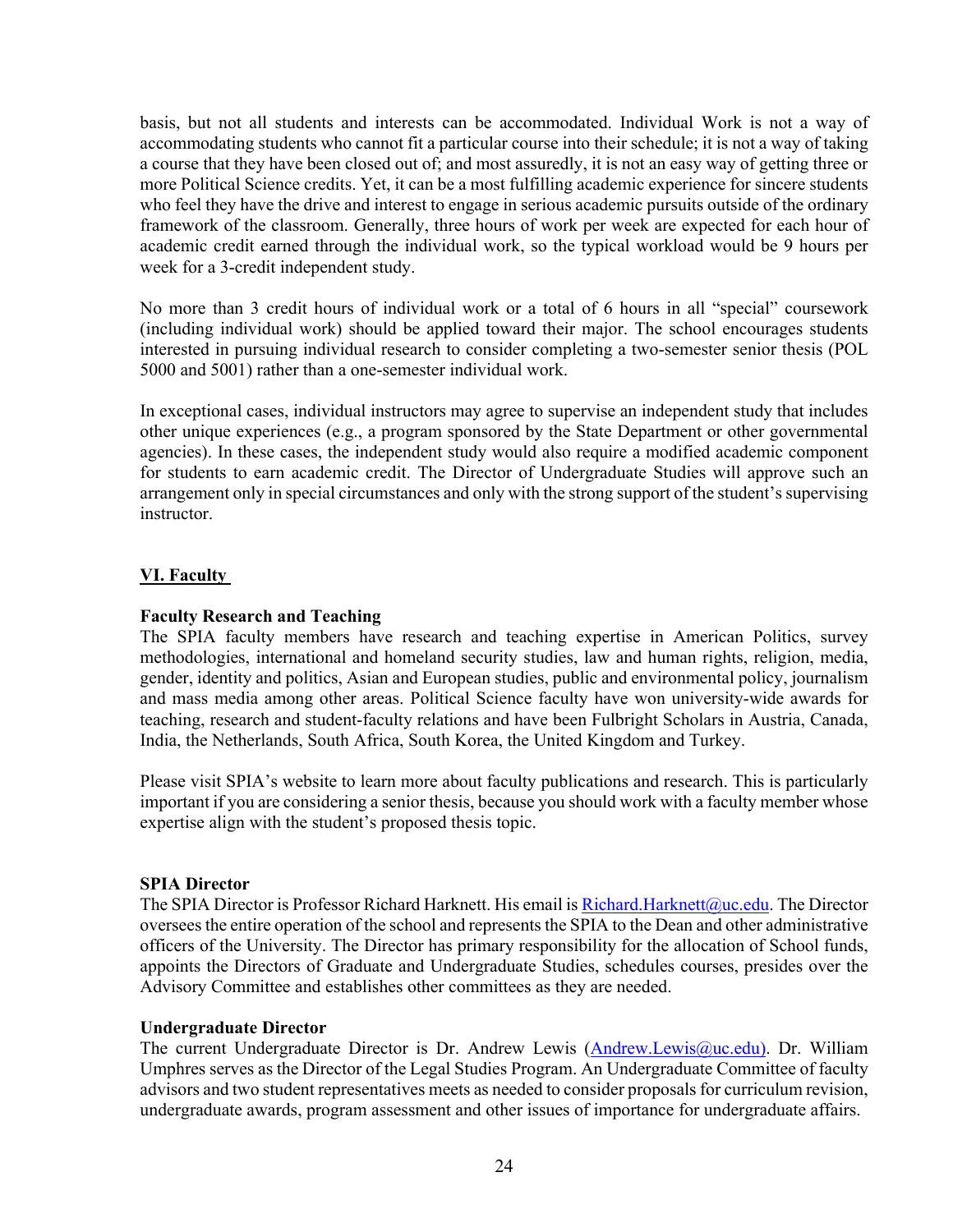## **Graduate Director**

The current Graduate Director is Professor Laura Jenkins [\(jenkinla@ucmail.uc.edu\)](mailto:jenkinla@ucmail.uc.edu). She oversees the BA/MA, MA, and PhD programs and should be contacted about inquiries related to the BA/MA Program (or the 4+1 program), graduate offerings and other opportunities.

# **VII. SPIA School Policies**

# **Academic Freedom**

**"**The welfare and strength of the University and of society at large depend on the free search for truth and its free expression [...] The University shall continue to be pledged to recognize full freedom of inquiry, teaching, and research in all aspects of University life." (Article 2 Collective Bargaining Agreement between the University of Cincinnati and the AAUP, 2016-19).

# **Academic Integrity**

Undergraduate students are required to adhere to the highest standards of academic integrity. Penalties for academic misconduct range from failure on the assignment to failure for the course, suspension or dismissal, at the discretion of the professor and subject to review by the Undergraduate Committee. Definitions of cheating, plagiarism, and sanctions are included in the U.C. Student Code of Conduct at http://www.uc.edu/conduct/Code of Conduct.html. The plagiarism definition includes, but is not limited to: copying another student's work, copying materials from sources without proper citation, paraphrasing materials without proper citation and failing to cite all sources used/consulted. Faculty and staff can file a report for academic misconduct which can be accepted or challenged by the student. These forms can be accessed and submitted online from the following link: [http://www.uc.edu/conduct/Academic\\_Integrity.html.](http://www.uc.edu/conduct/Academic_Integrity.html)

# **Advanced Placement and College Credit Plus Program**

As administered by the university, AP Test scores of 4 and 5 typically earn credit in American Government and Politics 1010 and Comparative Government 1060. Students earning scores of 3 are not required to take those courses but do not receive academic credits. Additional information about the College Credit Plus Program is available here:<https://www.uc.edu/aas/ccp/apply.html>

# **Grade Change Time Limit**

All final exams and term papers are to be kept in faculty offices for no more than one calendar year. Any request for a review of a grade, therefore, must be completed within one year. After one year, appeals cannot be processed.

## **Transfer Credit and Residency Requirement**

For all transfer and transition students, the A&S Advising Center reviews and approves course substitutions based on official transcripts from other institutions and course equivalency agreements. Students who complete political science course work at UC Blue Ash and UC Clermont can apply their POL coursework toward their degrees in political science and international affairs when transition to the Uptown Campus. Similarly, transfer students from four year institutions may have additional upper level political science course substitutions. All majors, however, must complete at least four political science courses (12 hours) on the Main Campus and 30 credits over two semesters at the College of Arts and Sciences.

The College of Arts and Sciences requires its students to complete their major area courses within A&S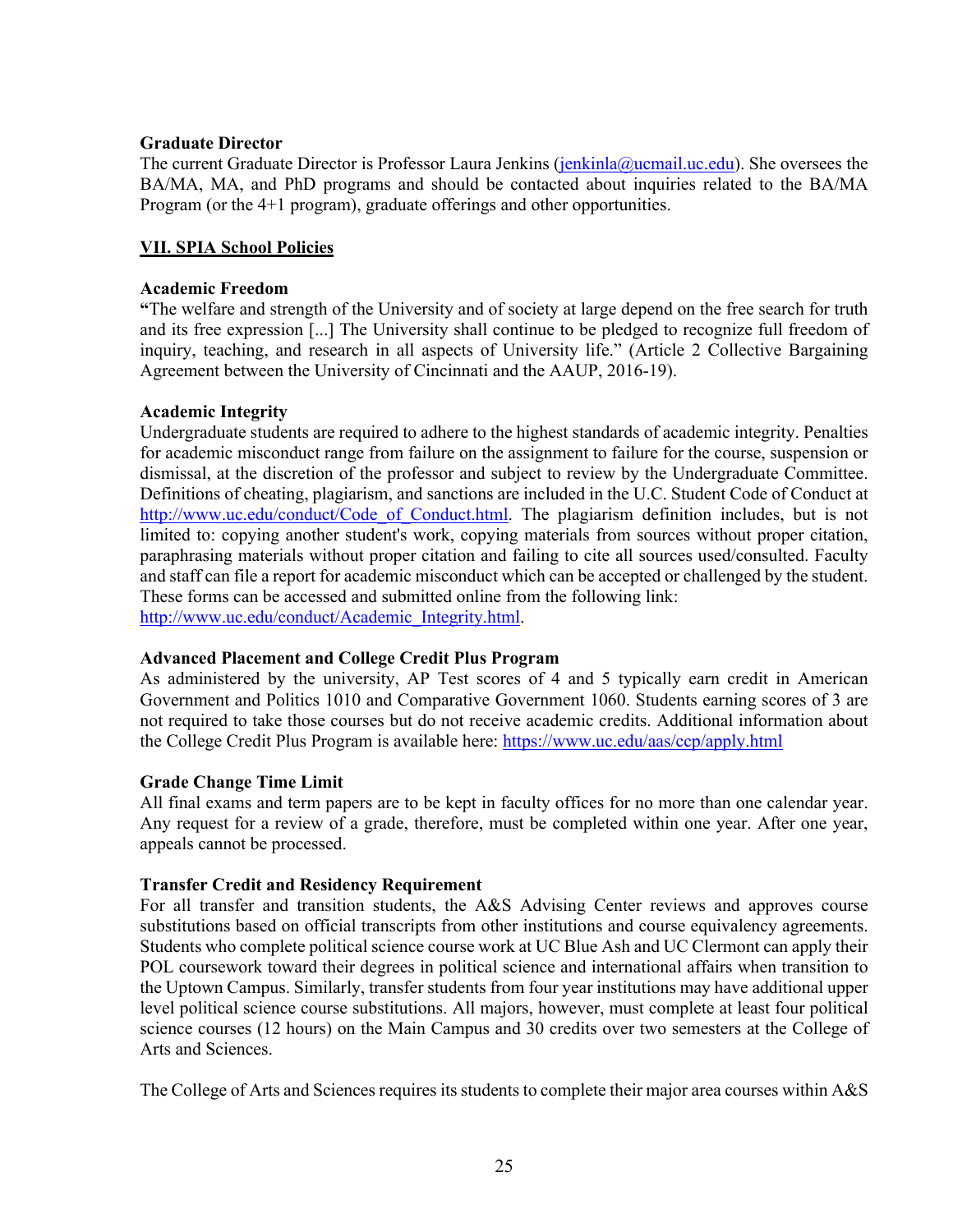following their admission into the College. Students may not make course substitutions either from another university or from another college while enrolled at the University of Cincinnati, or from another Arts and Sciences' academic unit without approval of the Undergraduate Director or the Undergraduate Advising Coordinator.

# **Political Science (POL) Degree Requirements Checklist AY 2021-22**

Political Science majors must complete a total of **42** semester hours in required and elective courses with a 2.0 GPA. For program description and list of POL courses offered go to:

[http://www.classes.catalystatuc.org/search/.](http://www.classes.catalystatuc.org/search/) To get your Degree Audit visit

[https://onestop.uc.edu/registration/add-drop.html.](https://onestop.uc.edu/registration/add-drop.html) For details about the major requirements, please see the POL degree requirements checklist at

[http://homepages.uc.edu/~ivanovid/pdfs/POLchecklist.pdf.](http://homepages.uc.edu/%7Eivanovid/pdfs/POLchecklist.pdf) Also check undergraduate handbook at: [http://homepages.uc.edu/~ivanovid/pdfs/handbook.pdf](http://homepages.uc.edu/%7Eivanovid/pdfs/handbook.pdf)

# **I. Gen Ed Courses Needed for POL major but not included in the major:**

**Quantitative Reasoning (QR)** (6 hours): 1 STAT course (3 credits from STAT 1031, 1034 or 1035) **and** POL 3001C (3 credits). Exceptions can be granted with UG Director's permission.

# **II. Required POL Courses**

**A: Introductory POL Courses** (12 hours): POL 1010 (American Government), 1040 (Political Theory), 1060 (Comparative Politics), 1080 (International Relations).

**C. Political Inquiry Course** (3 hours): POL 1001 (unless POL 3000 was completed prior to Fall 2016)

**III. Areas of Emphasis**- **27** semester hours, including at least one course from each of the four subfields below, as well as a capstone. Please note that the capstone requirement can be fulfilled in 3 different ways: (1) the student can take any 5100-level POL class (note that effective Fall 2016 undergraduate students cannot sign up for 6000-level POL courses anymore); (2) the student can complete the senior thesis sequence (POL 5000 and 5001); (3) the student can take a 7000-level POL graduate seminar. The fulfillment of capstone requirement described in Section III below counts toward the total of **27** semester hours, as do any electives from Sections IV and V.

American Politics: 2010, 2011, 2012, 2013, 2014, 2015, 2016, 2017, 2018, 2019, 2020, 2021, 2022, 2023, 2024, 2026, 2031, 2035, 2036, 2055, 3012, 3013, 3015, 3016, 3021, 3022, 3034, 3042, 4010**\*** , 4028, 4063, 5035C, 5111, 5115, 5123, 5136 (5100-level classes could also serve as capstones)

Political Theory: 2040, 2045, 3041, 3043, 3045, 3046, 4040\* , 5132

Comparative Politics: 2063, 2064, 2065, 2069, 2071, 2072, 2074, 2076, 2077, 2078, 3009, 3031, 3037, 3060, 3061, 3062, 3063, 3069, 3076, 4060\* , 5161, 5164, 5165, 5168, 5176, 5177 (5100 level classes could also serve as capstones)

International Relations: 2037, 2038, 2080, 2081, 2082, 2083, 2084, 2085, 2086, 2087, 2088, 2089, 2090, 2091, 2092, 2093, 2096, 2097, 3032, 3033, 3037, 3080, 3081, 3082, 3083, 3084, 3085, 3086, 3087, 3089, 3090, 3091, 3093, 4041, 4080\* , 5131, 5180, 5181, 5183, 5184, 5185, 5186, 5189, 5190, 5193, 5197 (5000-level classes could also serve as capstones)

Optional POL Electives: POL and Interdisciplinary Freshmen Seminars: POL 1013, 1021,1081,

Subject to school's approval; please check in with Undergraduate Director or Achievement Coordinator for further details.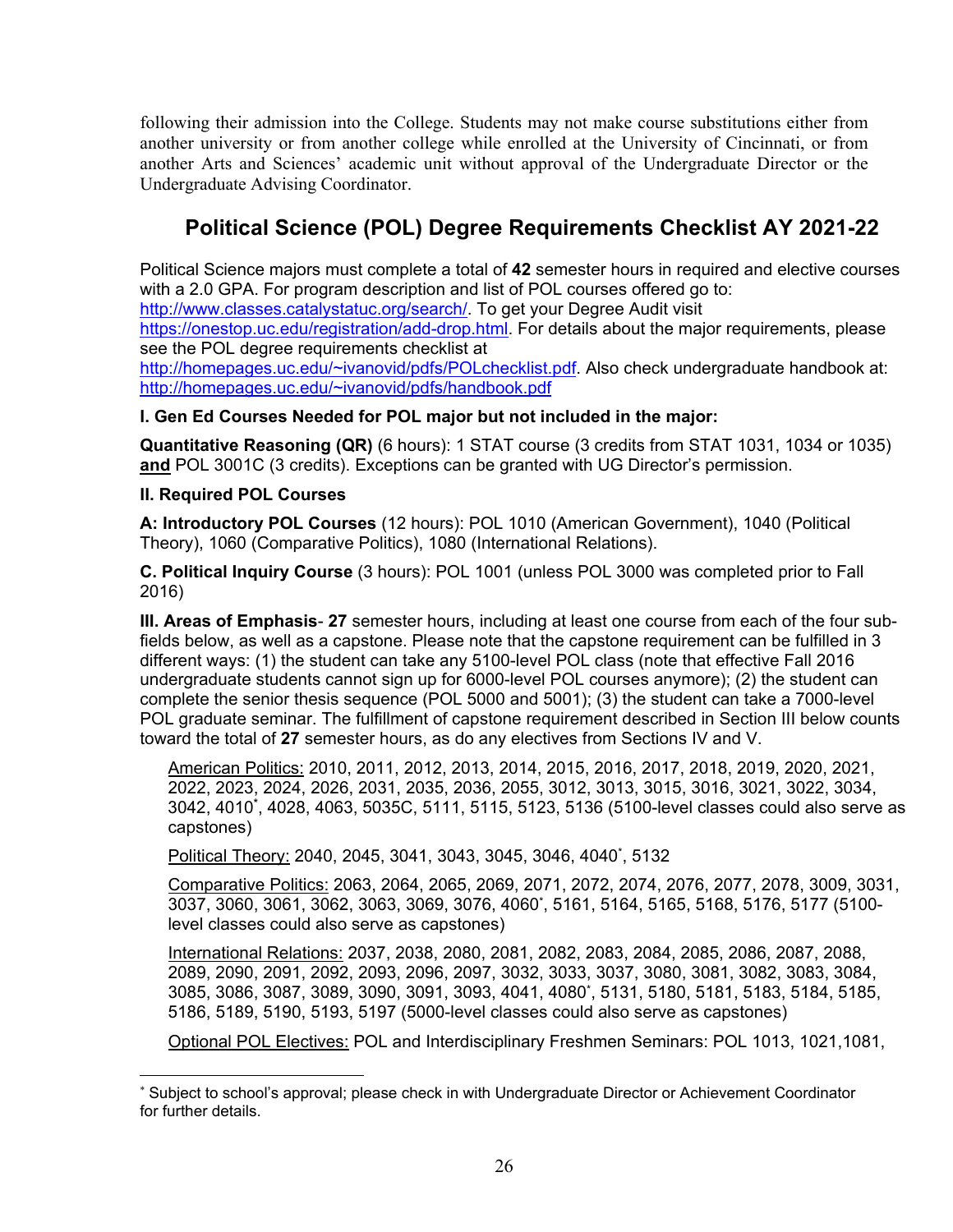1089. POL Individual Work (4004, 4010, 4040, 4060, 4080); POL 4004, POL 4081, POL 4090 (Internship Practicum), POL 4091 (UG Assistantship). No more than 3 credit hours each of Individual Work or Internship Practicum, nor a total of more than 9 hours in all "optional POL electives" course work listed in this section, will normally be applied toward major coursework

# **IV. Capstone Requirement**

Any 5035C, 5100-level POL class; Senior Thesis 5000+5001\* or 7000-level graduate seminar may also satisfy (see advisor). Fulfillment of capstone counts toward **27** hours under Section II above. A 5100-level POL class counts only once toward the 27-credit Areas of Emphasis requirement; the class can also satisfy a requirement in the respective sub-field (e.g., American Politics, Comparative Politics, or International Relations) and the capstone requirement at the same time. Students can complete multiple 5100-level classes; only one will serve as a capstone.

**V. Washington Center Internship** (up to 6 credits): see program director when planning for Washington Center; up to 6 credits can be applied toward major requirements.

**BA/MA program in Political Science** allows students who have elective hours in their senior year to begin taking graduate classes. Students able to complete two to three graduate courses in their senior year should be able to complete their MA degree in one additional year. <https://www.artsci.uc.edu/departments/spia/grad.html>

**Political Science minor** 21 semester credits required: 9 credits, three introductory courses under I (A) above, and 12 credits, four electives from II above.

**Security studies certificate** 21 semester credits focus on International or Homeland Security: [http://homepages.uc.edu/~ivanovid/pdfs/sstd.pdf](http://homepages.uc.edu/%7Eivanovid/pdfs/sstd.pdf)

**Cybersecurity Certificate:** 18-21 credits required with focus on IT, CJ and POL: <https://www.artsci.uc.edu/departments/spia/undergrad/minor-cert/cybersecurity.html>

**Legal Studies Certificate**: 18-24 credits of POL and Interdisciplinary coursework. POL 1090 (Law, Politics and Society) is required: [http://homepages.uc.edu/~ivanovid/pdfs/lsc.pdf](http://homepages.uc.edu/%7Eivanovid/pdfs/lsc.pdf)

**International human rights certificate:** 21 credits from primary electives in four areas: [https://www.artsci.uc.edu/departments/spia/undergrad/minor-cert/international-human-rights/smstr](https://www.artsci.uc.edu/departments/spia/undergrad/minor-cert/international-human-rights/smstr-program-detail-298.html)[program-detail-298.html.](https://www.artsci.uc.edu/departments/spia/undergrad/minor-cert/international-human-rights/smstr-program-detail-298.html) For list of courses offered go to:<http://www.classes.catalystatuc.org/search/> Check DPA at [http://onestop.uc.edu/classes/GetMyDegreeAudit.html.](http://onestop.uc.edu/classes/GetMyDegreeAudit.html) Go to 15CERT2IHR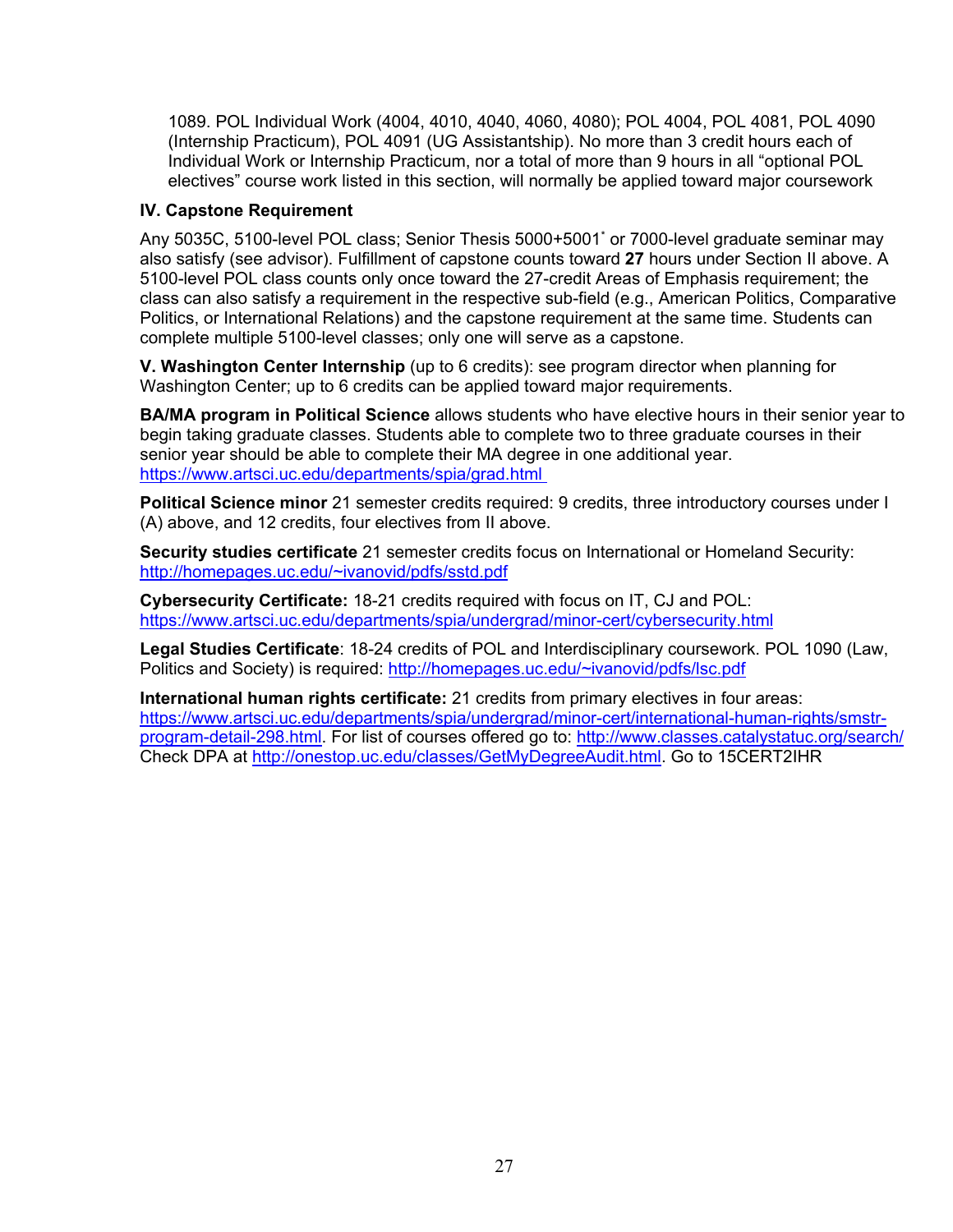# **International Affairs Degree Requirements Checklist 2021-22**

INTA majors must complete a total of **42** semester hours of required and elective coursework from political science, history, economics, geography, as well as additional 10-12 hours of advanced foreign language courses beyond the A&S requirement, all with a 2.0 GPA or higher. For program description and list of INTA courses offered go to:

[https://www.artsci.uc.edu/undergradprograms/majors/international-affairs.html.](https://www.artsci.uc.edu/undergradprograms/majors/international-affairs.html)

Check your Degree Audit at<https://onestop.uc.edu/registration/add-drop.html>. For details about the major requirements, please see the INTA checklist at:

[http://homepages.uc.edu/~ivanovid/pdfs/INTAchecklist.pdf.](http://homepages.uc.edu/%7Eivanovid/pdfs/INTAchecklist.pdf) Also, check Undergraduate Handbook at: [http://homepages.uc.edu/~ivanovid/pdfs/handbook.pdf.](http://homepages.uc.edu/%7Eivanovid/pdfs/handbook.pdf)

# **I. General Education Courses needed for INTA major but not included in the major**:

**A. Social Science** (6 hours): POL 1081, 2086; ECON 1001-1002; GEOG 1004, 1021

**B. Historical Perspectives** (6 hours): HIST 1003, 1004, 1005, 1006, 1007, 1008, 1009, 1010, 1011, 1012, 1014, 1015, 1016, 2002, 2003, 2004, 2005, 2006, 2007, 2008, 2009, 2010, 2011, 2012, 2016, 2017, 2023, 2024, 2034, 2037, 2038, 2042, 2043

**C: Quantitative Reasoning (QR)** (6 hours): 1 STAT course (3 credits from STAT 1031, 1034 or 1035) **and** POL 3001C (3 credits). Exceptions can be granted with UG Director's permission.

## **II. International Affairs Core**:

**A. Introductory Courses in Political Science** (**12** hours): POL 1060 (Comparative Politics), POL 1080 (International Relations) and any **two** of the following three courses: POL1010 (American Government), 1040 (Political Theory), or POL 1090 (Law, Politics and Society).

**B. Political Inquiry: Approaches and Methods** (3 hours): POL 1001 (unless POL 3000 was completed prior to Fall 2016)

**III. INTA Capstone & Groupings Requirement**: **27** semester hours including at least one class from each of the fields below. Each course counts only once, but some are listed under multiple headings. Fulfillment of the capstone requirement described in Section IV below counts toward the total of **27** semester hours, as do any electives from Sections V and VI.

## A. International Politics and Political Theory:

**POL**: 2036, 2037, 2038, 2040, 2045, 2080, 2085, 2088, 2089, 2090, 2091, 2092, 2093, 2096, 3032, 3033, 3041, 3043, 3062, 3080, 3082, 3083, 3084, 3086, 3089, 3090, 3091, 3093, 4040\* , 4041, 4080\*, 5132, 5164, 5177, 5180, 5183, 5184, 5186, 5189, 5190, 5193; **GEOG:** 3047, 4048; **HIST** 2018, 4002

## B. Foreign Policy, History, and Diplomacy:

**POL:** 2035, 2082, 2083, 2084, 2087, 2097, 3085, 5035C, 5131, 5185, 5197, **HIST:** 2015, 2024, 2031, 2032, 2083, 2084, 2090, 2100, 2101, 2102, 3004, 3009, 3022, 3023, 3035 3050, 3051- 3052, 3056, 3078, 3082, 3085, 3088, 3089, 3102, 3104, 3190, 4002, 4010, 4027, 4065, 4066, 4088, 4090;

## C. International Economics:

**POL:** 2031, 2081, 2086, 3081, 5181; **ECON:** 4040, 4082, **ANTH:** 2066, 3065, 4070, 4074, **AIST:** 3083, 3084; **GEOG:** 2061, 3041, 4061, 6041; **WGS:** 4041, 4042; **HIST** 3079, 5127

D. Comparative Studies:

**POL:** 2063, 2064, 2065, 2069, 2071, 2072, 2074, 2076, 2077, 2078, 3009, 3031, 3037, 3060,

Subject to school's approval; please check in with Undergraduate Director for further details.